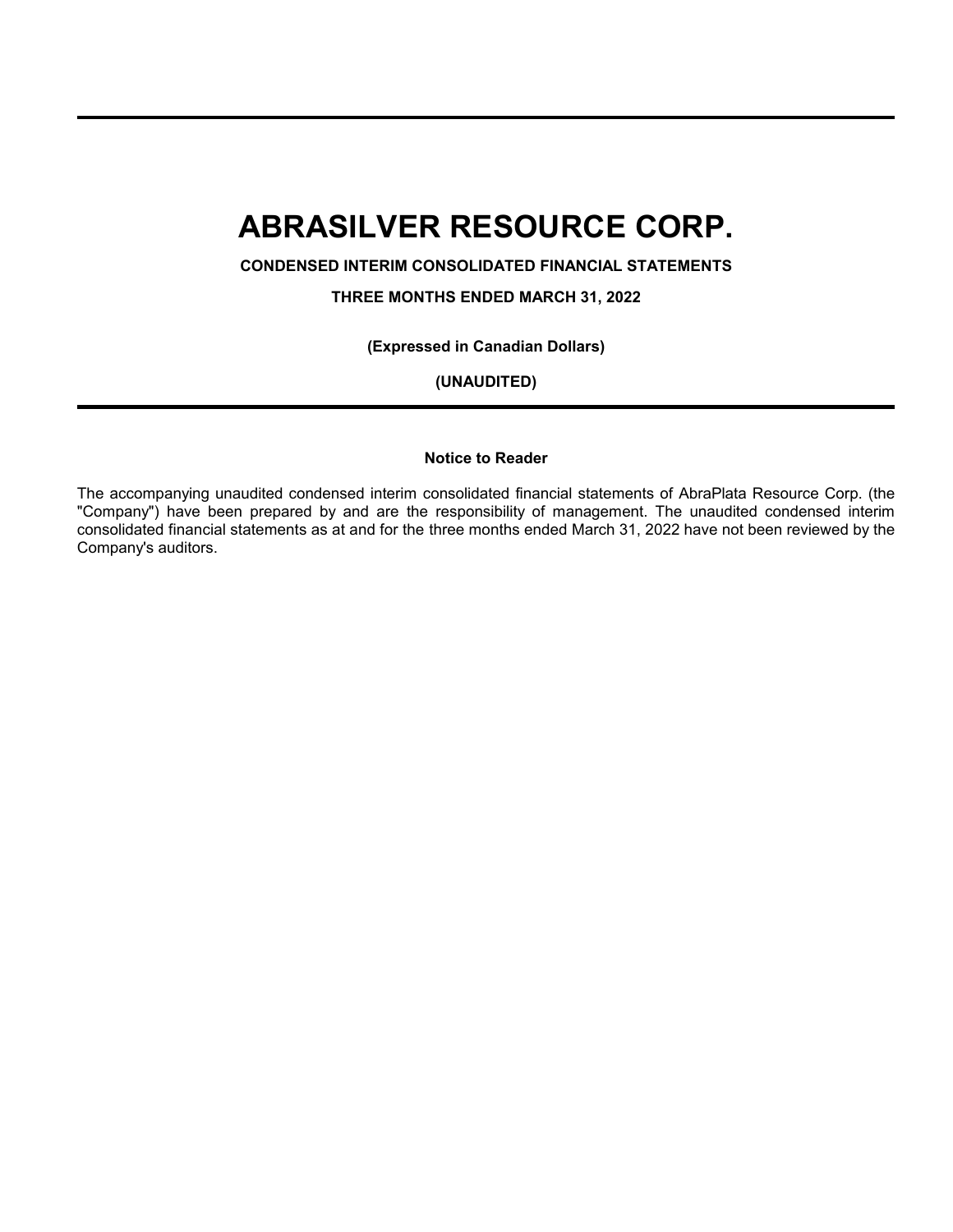**Condensed Interim Consolidated Statements of Financial Position**

**(Expressed in Canadian Dollars)**

**(Unaudited)**

| As at                                                                                                                                                | March 31,<br>2022      | December 31,<br>2021   |
|------------------------------------------------------------------------------------------------------------------------------------------------------|------------------------|------------------------|
| <b>Assets</b>                                                                                                                                        |                        |                        |
| <b>Current assets</b>                                                                                                                                |                        |                        |
| Cash and cash equivalents                                                                                                                            | 16,925,434<br>\$       | \$<br>19,016,003       |
| Receivables                                                                                                                                          | 119,390                | 169,903                |
| Prepaid expenses                                                                                                                                     | 141,082                | 169,280                |
| Total current assets                                                                                                                                 | 17,185,906             | 19,355,186             |
| Equipment                                                                                                                                            | 109                    | 125                    |
| Right-of-use asset                                                                                                                                   | 17,502                 | 23,402                 |
| Mineral property interests (note 7)                                                                                                                  | 16,523,070             | 15,282,499             |
| <b>Total Assets</b>                                                                                                                                  | 33,726,587<br>\$       | \$<br>34,661,212       |
| <b>Liabilities and Shareholders' Equity</b><br><b>Current liabilities</b><br>Accounts payable and accrued liabilities (note 10)<br>Lease liabilities | \$<br>421,167<br>7,236 | \$<br>562,727<br>4,150 |
| <b>Total current liabilities</b>                                                                                                                     | 428,403                | 566,877                |
| Non-Current liabilities                                                                                                                              |                        |                        |
| Lease liability                                                                                                                                      | 7,314                  | 15,928                 |
| <b>Total Liabilities</b>                                                                                                                             | 435,717                | 582,805                |
| <b>Shareholders' Equity</b>                                                                                                                          |                        |                        |
| Share capital (note 9(b))                                                                                                                            | 67,853,981             | 66,139,947             |
| Reserves (notes 9 (c),(d) and (e))                                                                                                                   | 9,600,258              | 9,585,088              |
| Shares to be issued                                                                                                                                  | 190,500                |                        |
| Accumulated other comprehensive income (loss)                                                                                                        | 3,376,952              | 2,100,874              |
| Accumulated deficit                                                                                                                                  | (47, 730, 821)         | (43,747,502)           |
| Total shareholders' equity                                                                                                                           | 33,290,870             | 34,078,407             |
| <b>Total Liabilities and Equity</b>                                                                                                                  | \$<br>33,726,587       | \$<br>34,661,212       |

Nature of operations (note 1) Commitments (note 13) Subsequent event (note 14)

The notes to the unaudited condensed interim consolidated financial statements are an integral part of these statements.

Approved by the Board of Directors:

Director: *(s) " Flora Wood"*

Director: *(s) "Robert Bruggeman"*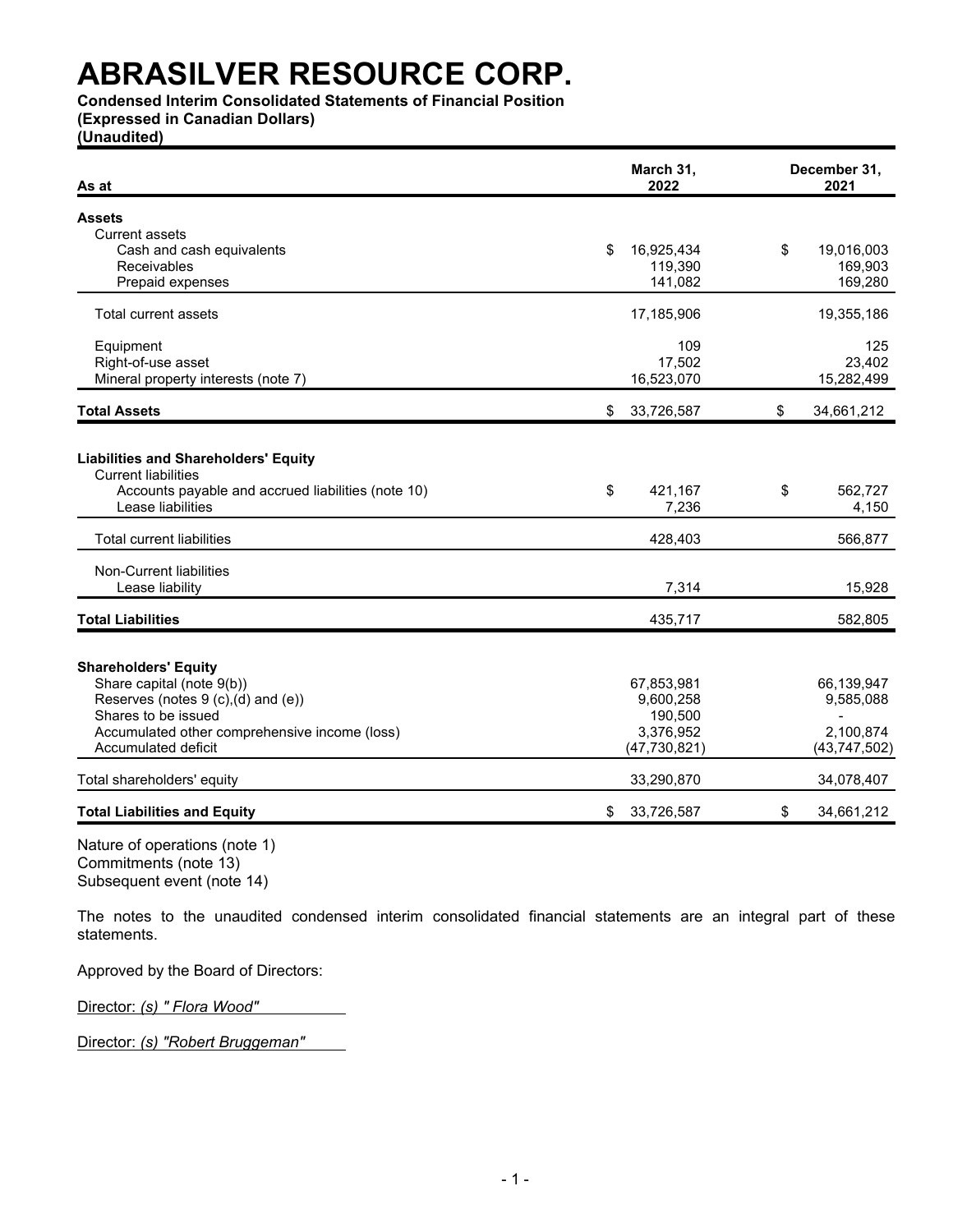### **Condensed Interim Consolidated Statements of Loss and Comprehensive Loss**

**(Expressed in Canadian Dollars)**

**(Unaudited)**

| Three months ended March 31,                     | 2022          | 2021                      |  |  |
|--------------------------------------------------|---------------|---------------------------|--|--|
| <b>Administrative expenses</b>                   |               |                           |  |  |
| Consulting fees (note 10)                        | \$<br>124,122 | 144,268<br>\$             |  |  |
| Insurance                                        | 15,569        | 4,570                     |  |  |
| Depreciation                                     | 4,090         | 6,817                     |  |  |
| Investor relations                               | 42,007        | 54,470                    |  |  |
| Office and administration (note 10)              | 294,801       | 192,727                   |  |  |
| Professional fees (note 10)                      | 110,501       | 92,578                    |  |  |
| Rent                                             |               | $\blacksquare$            |  |  |
| Salaries, benefits and director fees (note 10)   | 182,442       | 148,627                   |  |  |
| Share-based payments (notes 9 and 10)            | 470,529       | 451,087                   |  |  |
| Transfer agent and filing fees                   | 35,278        | 38,724                    |  |  |
| Travel                                           |               |                           |  |  |
| Accretion of lease liabilities                   | 678           | 1,557                     |  |  |
| <b>Total administrative expenses</b>             | 1,280,017     | 1,135,425                 |  |  |
| Evaluation and exploration expenses (note 8)     | 4,974,607     | 2,358,540                 |  |  |
| Other (income) expenses                          |               |                           |  |  |
| Gain on sale of marketable securities (note 11)  | (2,328,179)   | (1,053,276)               |  |  |
| Other income                                     | (3,511)       | (9,212)                   |  |  |
| Foreign exchange loss                            | (45, 381)     | 227,897                   |  |  |
| Loss (gain) on net monetary position             | 105,766       | (12, 529)                 |  |  |
| <b>Total other income</b>                        | (2, 271, 305) | (847, 120)                |  |  |
| Net loss for the period                          | 3,983,319     | 2,646,845                 |  |  |
| Other comprehensive (income) loss:               |               |                           |  |  |
| Impact of hyperinflation                         | (3,223,400)   | (1,793,199)               |  |  |
| Foreign currency translation adjustment          | 1,947,322     | 1,586,837                 |  |  |
| Total comprehensive loss for the period          | \$2,707,241   | $\mathbb{S}$<br>2,440,483 |  |  |
|                                                  |               |                           |  |  |
| Basic and diluted loss per share                 | \$<br>0.01    | 0.01<br>\$                |  |  |
|                                                  |               |                           |  |  |
| Weighted average number of<br>shares outstanding | 476,514,023   | 417,288,509               |  |  |

The notes to the unaudited condensed interim consolidated financial statements are an integral part of these statements.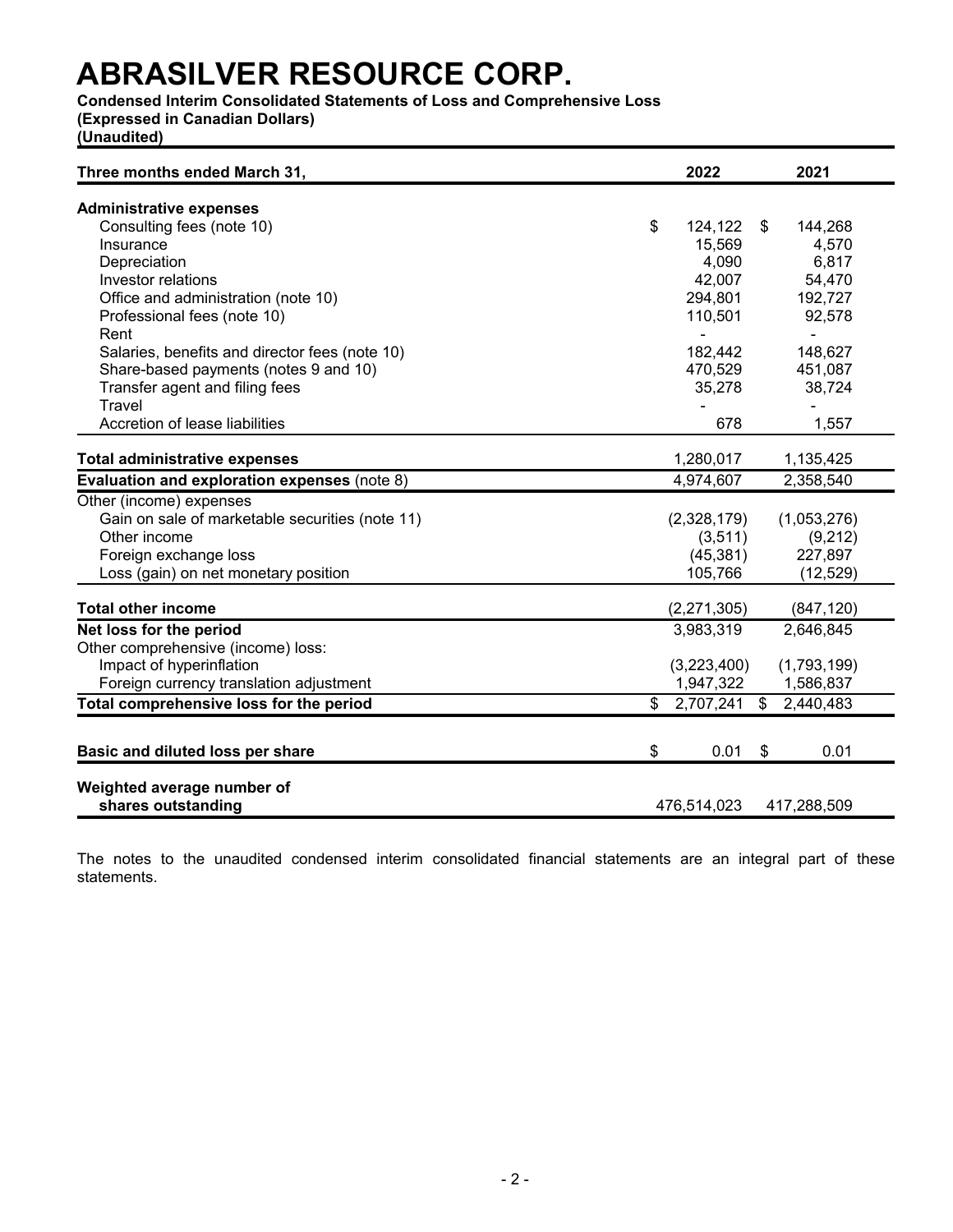**Condensed Interim Consolidated Statements of Changes in Shareholders' Equity**

**(Expressed in Canadian Dollars)**

**(Unaudited)**

|                                                                 | <b>Share Capital</b> |  |            |  |            |  |                   |            |  |               |                   |              |  |  |  |  |  |  |  |  |  |  |  |  |  |  | Shares to be |  | Share-based<br>payment | Warrant | <b>Accumulated</b><br><b>Other Comprehensive</b> |  | Accumulated |  |
|-----------------------------------------------------------------|----------------------|--|------------|--|------------|--|-------------------|------------|--|---------------|-------------------|--------------|--|--|--|--|--|--|--|--|--|--|--|--|--|--|--------------|--|------------------------|---------|--------------------------------------------------|--|-------------|--|
|                                                                 | Number               |  | Amount     |  | issued     |  | reserve           | reserve    |  | Income (loss) | <b>Deficit</b>    | <b>Total</b> |  |  |  |  |  |  |  |  |  |  |  |  |  |  |              |  |                        |         |                                                  |  |             |  |
| Balance, December 31, 2020                                      | 409,284,334          |  | 51,313,308 |  | 195,045    |  | 2,011,259         | 7,828,039  |  | (2, 165, 069) | (25, 572, 634)    | 33,609,948   |  |  |  |  |  |  |  |  |  |  |  |  |  |  |              |  |                        |         |                                                  |  |             |  |
| Shares issued and shares to be issued from exercise of warrants | 17,628,187           |  | 3,684,948  |  | (195, 045) |  |                   | (407, 187) |  |               |                   | 3,082,716    |  |  |  |  |  |  |  |  |  |  |  |  |  |  |              |  |                        |         |                                                  |  |             |  |
| Shares to be issued from exercise of warrants                   |                      |  |            |  | 110,160    |  |                   |            |  | -             |                   | 110,160      |  |  |  |  |  |  |  |  |  |  |  |  |  |  |              |  |                        |         |                                                  |  |             |  |
| Shares issued from exercise of stock options                    | 162,500              |  | 17,038     |  |            |  | (6, 475)          |            |  | -             |                   | 10,563       |  |  |  |  |  |  |  |  |  |  |  |  |  |  |              |  |                        |         |                                                  |  |             |  |
| Share-based payments                                            |                      |  |            |  |            |  | 451,087           |            |  |               |                   | 451,087      |  |  |  |  |  |  |  |  |  |  |  |  |  |  |              |  |                        |         |                                                  |  |             |  |
| Impact of hyperinflation                                        |                      |  |            |  |            |  |                   |            |  | 1,793,199     |                   | 1,793,199    |  |  |  |  |  |  |  |  |  |  |  |  |  |  |              |  |                        |         |                                                  |  |             |  |
| Foreign currency translation adjustment                         |                      |  |            |  |            |  |                   |            |  | (1,586,837)   |                   | (1,586,837)  |  |  |  |  |  |  |  |  |  |  |  |  |  |  |              |  |                        |         |                                                  |  |             |  |
| Net loss for the period                                         | -                    |  |            |  |            |  |                   |            |  |               | (2,646,845)       | (2,646,845)  |  |  |  |  |  |  |  |  |  |  |  |  |  |  |              |  |                        |         |                                                  |  |             |  |
| Balance, March 31, 2021                                         | 427,075,021          |  | 55,015,294 |  | 110,160    |  | 2,455,871<br>- 95 | 7.420.852  |  | 1,958,707)    | (28,219,479) \$   | 34,823,991   |  |  |  |  |  |  |  |  |  |  |  |  |  |  |              |  |                        |         |                                                  |  |             |  |
| Balance, December 31, 2021                                      | 475.020.162          |  | 66,139,947 |  |            |  | 3,354,460 \$      | 6,230,628  |  | 2,100,874     | (43,747,502) \$   | 34.078.407   |  |  |  |  |  |  |  |  |  |  |  |  |  |  |              |  |                        |         |                                                  |  |             |  |
| Shares issued and to be issued from exercise of warrants        | 5,313,334            |  | 1.714.034  |  | 190,500    |  |                   | (455, 359) |  |               |                   | 1,449,175    |  |  |  |  |  |  |  |  |  |  |  |  |  |  |              |  |                        |         |                                                  |  |             |  |
| Share-based payments                                            |                      |  |            |  |            |  | 470,529           |            |  |               |                   | 470.529      |  |  |  |  |  |  |  |  |  |  |  |  |  |  |              |  |                        |         |                                                  |  |             |  |
| Impact of hyperinflation                                        |                      |  |            |  |            |  |                   |            |  | 3.223.400     | -                 | 3,223,400    |  |  |  |  |  |  |  |  |  |  |  |  |  |  |              |  |                        |         |                                                  |  |             |  |
| Foreign currency translation adjustment                         |                      |  |            |  |            |  |                   |            |  | (1,947,322)   |                   | (1,947,322)  |  |  |  |  |  |  |  |  |  |  |  |  |  |  |              |  |                        |         |                                                  |  |             |  |
| Net loss for the period                                         |                      |  |            |  |            |  |                   |            |  |               | (3,983,319)       | (3,983,319)  |  |  |  |  |  |  |  |  |  |  |  |  |  |  |              |  |                        |         |                                                  |  |             |  |
| Balance, March 31, 2022                                         | 480,333,496          |  | 67,853,981 |  | 190,500    |  | 3,824,989<br>. ზ  | 5,775,269  |  | 3,376,952     | $(47,730,821)$ \$ | 33,290,870   |  |  |  |  |  |  |  |  |  |  |  |  |  |  |              |  |                        |         |                                                  |  |             |  |

The notes to the unaudited condensed interim consolidated financial statements are an integral part of these statements.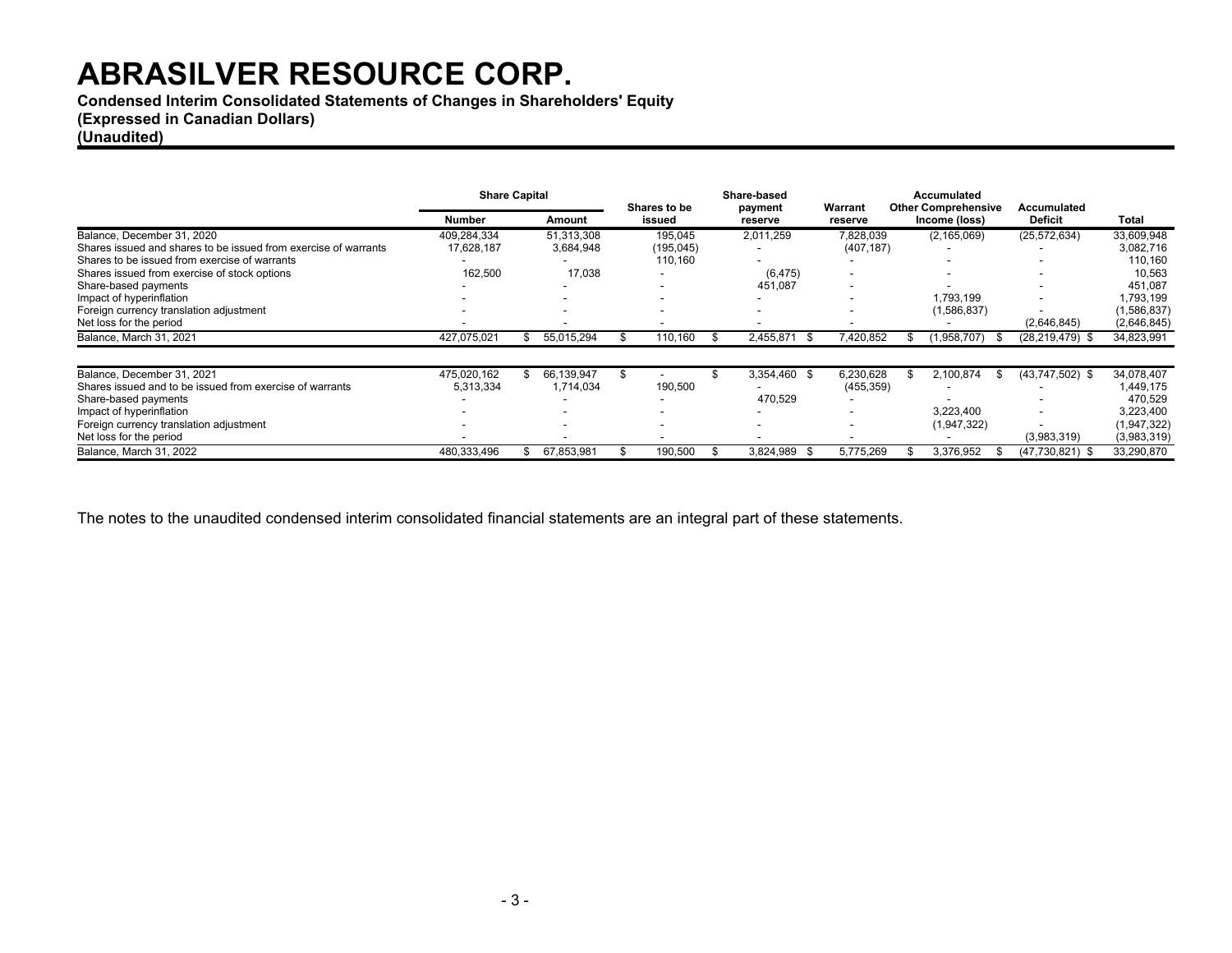### **Condensed Interim Consolidated Statements of Cash Flows**

**(Expressed in Canadian Dollars)**

**(Unaudited)**

| Three months ended March 31,                                                                                                               | 2022                                     |   | 2021                                |
|--------------------------------------------------------------------------------------------------------------------------------------------|------------------------------------------|---|-------------------------------------|
| <b>Operating Activities</b><br>Net loss for the period                                                                                     | \$<br>$(3,983,319)$ \$                   |   | (2,646,845)                         |
| Items not affecting cash:<br>Loss on net monetary position<br>Share-based payments<br>Gain on disposal of marketable securities            | (105, 766)<br>470,529<br>(2,328,179)     |   | (12, 529)<br>451,087<br>(1,053,276) |
| Accretion of lease liabilities<br>Depreciation<br>Changes in non-cash operating working capital:                                           | 678<br>4,090                             |   | 1,557<br>6,817                      |
| <b>Receivables</b><br>Accounts payable and accrued liabilities<br>Prepaid expenses                                                         | 50,513<br>(141, 560)<br>28,198           |   | (25, 332)<br>(261, 491)<br>10,361   |
| Cash (used in) operating activities                                                                                                        | (6,004,816)                              |   | (3,529,651)                         |
| <b>Investing Activities</b><br>Additions to mineral interests<br>Disposal of marketable securities<br>Purchase of marketable securities    | (245, 621)<br>5,662,638<br>(3, 334, 459) |   | (145, 596)                          |
| Cash (used in) provided by investing activities                                                                                            | 2,082,558                                |   | (145, 596)                          |
| <b>Financing Activities</b><br>Proceeds on exercise of warrants<br>Proceeds on exercise of stock options<br>Repayment of lease liabilities | 1,449,175<br>(4, 647)                    |   | 3,192,876<br>10,563<br>(7,677)      |
| Cash provided by financing activities                                                                                                      | 1,444,528                                |   | 3,195,762                           |
| Foreign exchange effect on cash                                                                                                            | 387,161                                  |   | 1,106,906                           |
| Change in cash and cash equivalents during the period<br>Cash and cash equivalents, beginning of the period                                | (2,090,569)<br>19,016,003                |   | 627,421<br>17,087,494               |
| Cash and cash equivalents, end of the period                                                                                               | \$16,925,434                             |   | \$17,714,915                        |
| Cash and cash equivalents are comprised of:                                                                                                |                                          |   |                                     |
| Cash                                                                                                                                       | \$<br>1,666,296                          | S | 1,511,041                           |
| Term deposits                                                                                                                              | 15,259,138                               |   | 16,203,874                          |
|                                                                                                                                            | \$<br>16,925,434 \$ 17,714,915           |   |                                     |

The notes to the unaudited condensed interim consolidated financial statements are an integral part of these statements.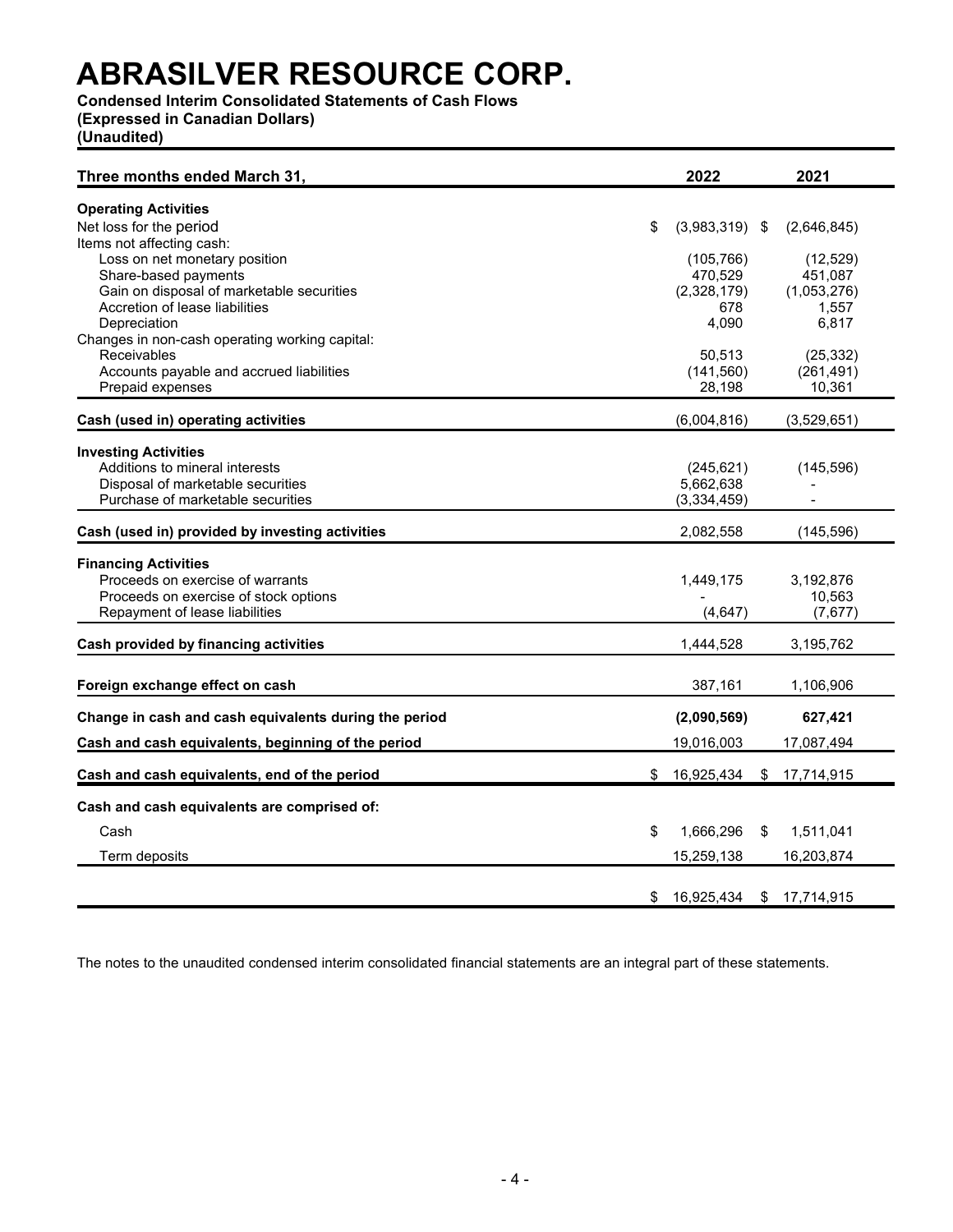**Notes to Condensed Interim Consolidated Financial Statements March 31, 2022 and 2021 (Expressed in Canadian Dollars) (Unaudited)**

### **1. Nature of operations**

AbraSilver Resource Corp. (formerly AbraPlata Resource Corp.) (the "Company" or "AbraSilver") was incorporated on August 31, 1993 under the Alberta Business Corporations Act. On September 30, 2015, the Company's incorporation jurisdiction was moved to British Columbia. The Company's registered office is located at Suite 550, 220 Bay Street, Toronto, Ontario, M5J 2W4.

These consolidated financial statements have been prepared on a going concern basis, which assumes that the Company will be able to realize its assets and discharge its liabilities in the normal course of business. As at March 31, 2022, the Company has working capital of \$16,757,503 (December 31, 2021 – \$18,788,309) and has an accumulated deficit of \$47,730,821. The continued operations of the Company are dependent on its ability to generate future cash flows or obtain additional financing. As at March 31, 2022, the Company had \$16,757,503 working capital and therefore has sufficient resources to sustain operations for the next 12 months, although the Company will need additional fundings to achieve its long-term business objectives. These consolidated financial statements do not reflect any adjustments that may be necessary if the Company is unable to continue as a going concern.

On March 4, 2021, the Company changed its name from "AbraPlata Resource Corp." to "AbraSilver Resource Corp.". The common shares of the Company began trading under the Company's new name on TSX Venture Exchange on March 9, 2021.

Since January 2020, there was a global pandemic outbreak of COVID-19. The actual and threatened spread of the virus globally has had a material adverse effect on the global economy and, specifically, the regional economies in which the Company operates. The pandemic could continue to have a negative impact on the stock market, including trading prices of the Company's shares and its ability to raise new capital. These factors, among others, could have a significant impact on the Company's operations. Management have given consideration as to the impact of COVID-19 on the Company and concluded that the consolidated financial statements appropriately reflect and disclose management's best estimate and uncertainty regarding the impact of COVID-19 on the Company's future operations and financial results.

The Company's business financial condition and results of operations may be further negatively affected by economic and other consequences from Russia's military action against Ukraine and the sanctions imposed in response to that action in late February 2022. While the Company expects any direct impacts of the pandemic and the war in the Ukraine to the business to be limited, the indirect impacts on the economy and on the mining industry and other industries in general could negatively affect the business and may make it more difficult for it to raise equity or debt financing. There can be no assurance that the Company will not be impacted by adverse consequences that may be brought about on its business, results of operations, financial position and cash flows in the future.

### **2. Basis of preparation**

### Statement of compliance

These unaudited condensed interim consolidated financial statements, including comparatives, have been prepared in accordance with International Accounting Standard ("IAS") 34 'Interim Financial Reporting' ("IAS 34") using accounting policies consistent with IFRS issued by the International Accounting Standards Board ("IASB") and Interpretations of the International Financial Reporting Interpretations Committee ("IFRIC"). The accounting policies and methods of computation applied by the Company in these unaudited condensed interim consolidated financial statements are the same as those applied in the Company's annual consolidated financial statements for the year ended December 31, 2021 other than below. Any subsequent changes to IFRS that are given effect in the Company's annual consolidated financial statements for the year ending December 31, 2022 could result in restatement of these unaudited condensed interim consolidated financial statements.

These unaudited condensed interim consolidated financial statements were authorized for issue by the Board of Directors on May 27 2022.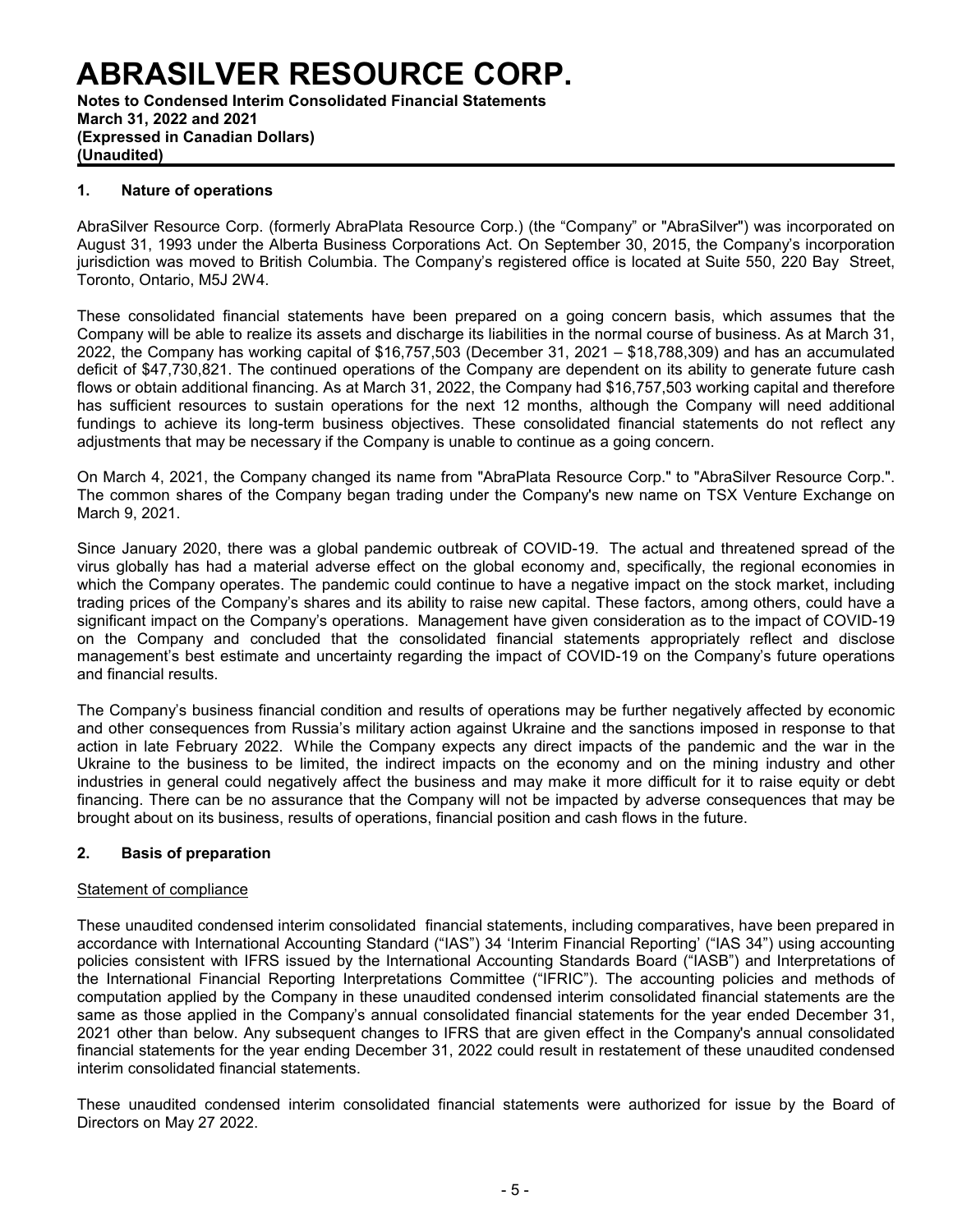**Notes to Condensed Interim Consolidated Financial Statements March 31, 2022 and 2021 (Expressed in Canadian Dollars) (Unaudited)**

### **3. Hyperinflation**

Due to various qualitative factors and developments with respect to the economic environment in Argentina during the year ended December 31, 2018, including, but not limited to, the acceleration of multiple local inflation indices, the three-year cumulative inflation rate of the local Argentine wholesale price index exceeding 100% in May 2018 and the significant devaluation of the Argentine Peso, Argentina was designated a hyper-inflationary economy as of July 1, 2018 for accounting purposes.

Accordingly, IAS 29, Financial Reporting in Hyper-Inflationary Economies, has been applied to these consolidated financial statements as the Company's Argentine operating subsidiaries (the "Argentine Subsidiaries") use the Argentine Peso as its functional currency. The Company also followed the interpretive guidance for first time adoption of IAS 29 included within IFRIC 7. The consolidated financial statements are based on the historical cost approach in IAS 29.

The application of hyperinflation accounting requires restatement of the Argentine subsidiaries' non-monetary assets and liabilities, shareholders' equity and comprehensive loss items from the transaction date when they were first recognized into the current purchasing power which reflects a price index current at the end of the reporting period before being included in the consolidated financial statements. To measure the impact of inflation on its financial position and results, the Company has elected to use the Wholesale Price Index (Indice de Precios Mayoristas or ("IPIM") for periods up to December 31, 2016, and the Retail Price Index (Indice de Precios al Consumidor or "IPC") thereafter. These price indices have been recommended by the Government Board of the Argentine Federation of Professional Councils of Economic Sciences ("FACPCE").

As the consolidated financial statements of the Company have been previously presented in Canadian dollars, a stable currency, the comparative period amounts do not require restatement.

As at March 31, 2022, the IPC was 676.06 (December 31, 2021 - 582.46), which represents an increase of 16% during the year.

### **4. Change in accounting policy**

Certain pronouncements were issued by the IASB or the IFRIC that are mandatory for accounting periods on or after January 1, 2022. The following new standards will be adopted on their effective dates:

The amendments to IAS1 provide a more general approach to the classification of liabilities based on the contractual arrangements in place at the reporting date. These amendments are effective for reporting periods beginning on or after January 1, 2023.

The Company does not expect the adoption of the amendment will have a significant impact on the unaudited condensed interim consolidated financial statements.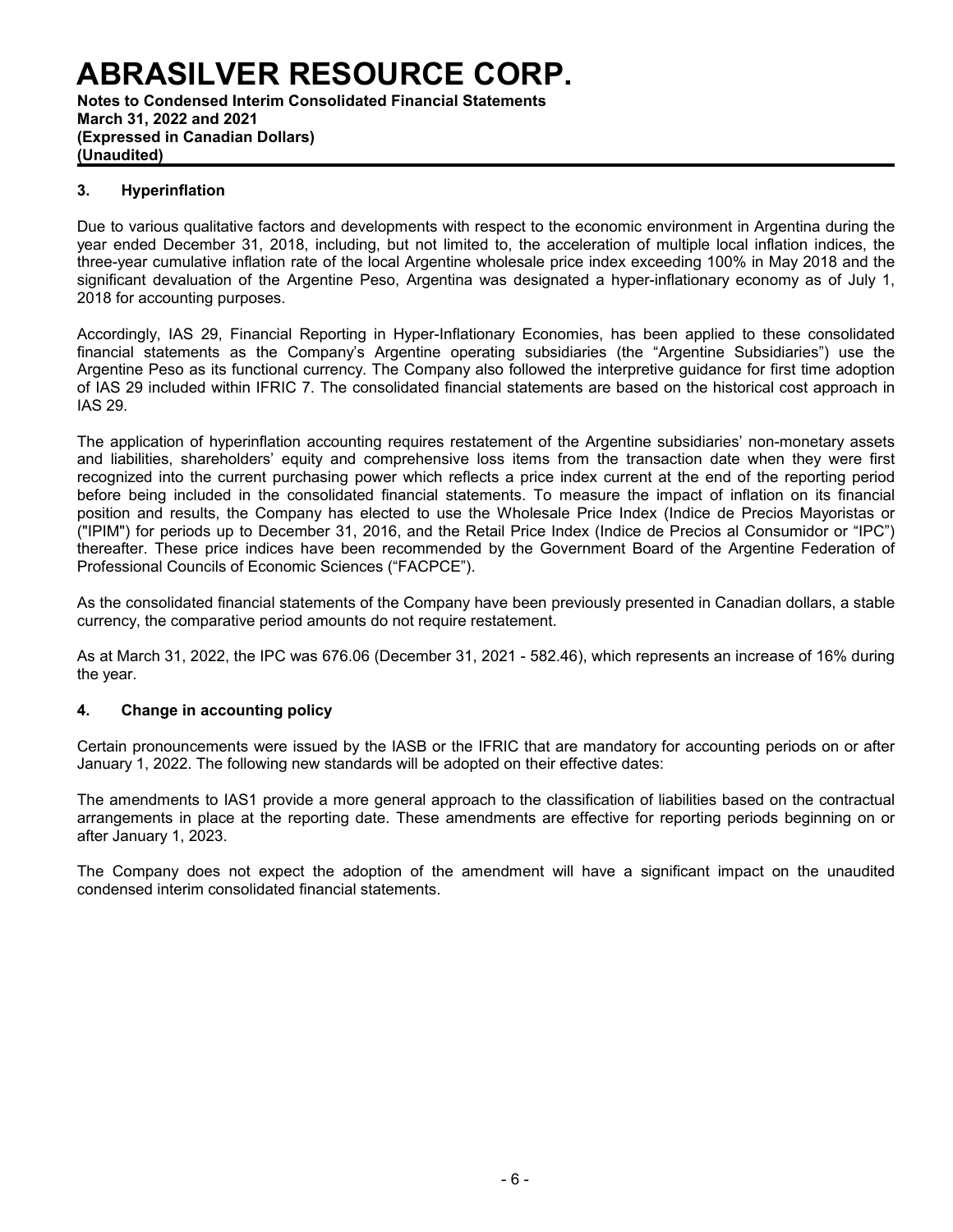**Notes to Condensed Interim Consolidated Financial Statements March 31, 2022 and 2021 (Expressed in Canadian Dollars) (Unaudited)**

### **5. Financial instruments**

### **(a) Fair value estimation**

The fair value of financial instruments are determined by valuation methods depending on hierarchy levels as defined below:

- 1. Level 1 of the fair value hierarchy includes unadjusted quoted prices in active markets for identical assets or liabilities;
- 2. Level 2 of the hierarchy includes inputs that are observable for the asset or liability, either directly or indirectly; and
- 3. Level 3 includes inputs for the asset or liability that are not based on observable market data.

The Company does not have any financial instruments included in Level 1, 2 and 3. The carrying values of financial instruments maturing in the short term approximates their fair values.

### **(b) Financial risks**

The Company may be exposed to risks of varying degrees of significance which could affect its ability to achieve its strategic objectives. The Company manages risks to minimize potential losses. The main objective of the Company's risk management process is to ensure that the risks are properly identified and that the capital base is adequate in relation to those risks. The Company's risk exposure and the impact on the Company's financial instruments are summarized below:

### *Credit risk*

Credit risk is the risk of potential loss to the Company if the counterparty to a financial instrument fails to meet its contractual obligations.

The Company is exposed to credit risk with respect to its cash and cash equivalents. The Company's maximum exposure to credit risk is their carrying amounts disclosed in the consolidated statement of financial position. Credit risk associated with cash is minimized by placing these instruments with major Canadian financial institutions with strong investment-grade ratings as determined by a primary ratings agency. Credit risk associated with receivables is minimal as the majority of the balance is owing from Canada Revenue Agency.

### *Liquidity risk*

Liquidity risk is the risk that the Company will not be able to meet its financial obligations as they fall due.

At March 31, 2022, the Company had a cash and cash equivalents balance of \$16,925,434 to settle current liabilities of \$428,403. All of the Company's financial liabilities other than lease liabilities have contractual maturities of less than 30 days and are subject to normal trade terms.

The Company intends to finance future requirements from share issuances, the exercise of options and/or warrants, debt or other sources. There can be no certainty of the Company's ability to raise additional financing through these means.

### *Market risk*

Market risk is the risk that the fair value of future cash flows of a financial instrument will fluctuate due to changes in market factors. Market risk comprises three types of risk: price risk, interest rate risk and currency risk.

### *Price risk*

Price risk is the risk that the fair value of future cash flows of the Company's financial instruments will fluctuate because of changes in market prices. The Company is not exposed to price risks.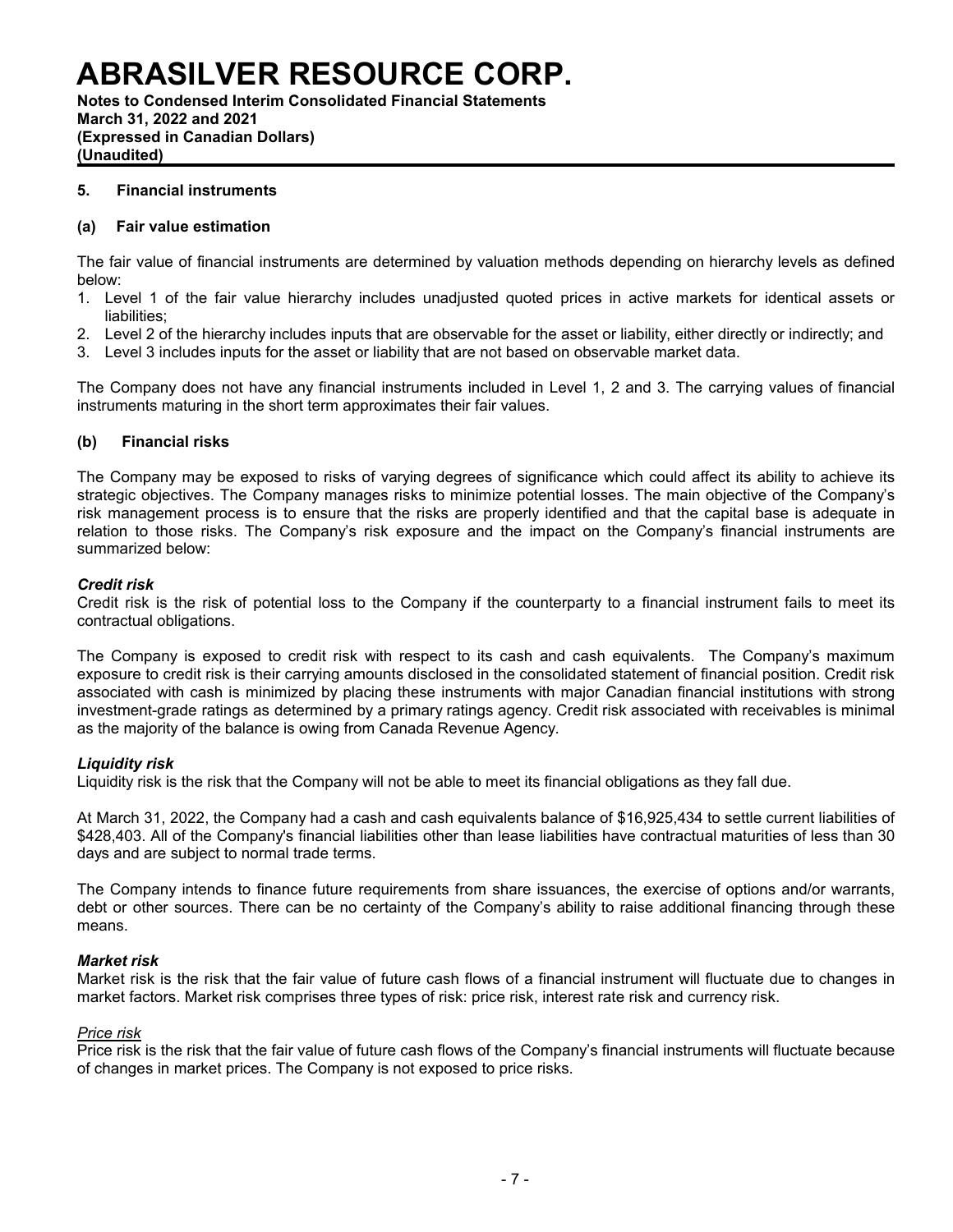**Notes to Condensed Interim Consolidated Financial Statements March 31, 2022 and 2021 (Expressed in Canadian Dollars) (Unaudited)**

### **5. Financial instruments (continued)**

### **(b) Financial risks (continued)**

### *Market risk (continued)*

#### *Interest rate risk*

Interest rate risk is the risk that the fair values and future cash flows of the Company will fluctuate because of changes in market interest rates. The Company is exposed to interest rate risk to the extent that the cash, if any, maintained at financial institutions is subject to a floating rate of interest. The interest rate risk on cash is not considered significant.

#### *Currency risk*

Currency risk is the risk that the fair values or future cash flows of the Company's financial instruments will fluctuate because of changes in foreign currency exchange rates. The Company is exposed to currency risk through financial assets and liabilities denominated in currencies other than the Canadian dollar, the Company's presentation currency. The Company's financial instruments denominated in currencies that are not the Canadian dollar as at March 31, 2022 are as follows:

| Cost                                     | <b>Chilean Peso</b>      | US\$   | <b>Argentina Peso</b>    | <b>CS equivalent</b> |
|------------------------------------------|--------------------------|--------|--------------------------|----------------------|
| Cash                                     | 175.605.996              | 78.622 | 97.101.604               | 1.595.177            |
| Accounts payable and accrued liabilities | 1.334.261                | $\sim$ | 27.789.846               | 315.230              |
| Lease liability                          | $\overline{\phantom{0}}$ | 14.550 | $\overline{\phantom{0}}$ | 14.550               |

The Company's sensitivity analysis suggests that a 10% depreciation or appreciation of the foreign currencies against the Canadian dollar would have resulted in an approximate \$129,000 decrease or increase in the Company's other comprehensive income or loss.

As at March 31, 2022, US dollar amounts have been translated at a rate of C\$1.2496 per US dollar, Argentine Peso amounts have been translated at C\$0.0113 per Argentine Peso and Chilean Peso amounts have been translated at C\$0.00159 per Chilean Peso.

### **6. Capital management**

The Company's objectives when managing capital are to safeguard the Company's ability to continue as a going concern in order to pursue the development and exploration of its mineral properties and to maintain a flexible capital structure, which optimizes the costs of capital to an acceptable risk.

The Company depends on external financing to fund its activities and there can be no guarantee that external financing will be available at terms acceptable to the Company. Additional funding will be required by the Company to complete its strategic objectives and continue as a going concern. There is no certainty that additional financing at terms that are acceptable to the Company will be available. The capital structure of the Company currently consists of common shares. The Company manages the capital structure and makes adjustments to it in light of changes in economic conditions and risk characteristics of the underlying assets. In order to maintain or adjust the capital structure, the Company may issue new debt, new shares or warrants. The Company is not subject to externally restricted capital requirements.

Management reviews its capital management approach on a regular basis. There were no changes in the Company's approach to capital management.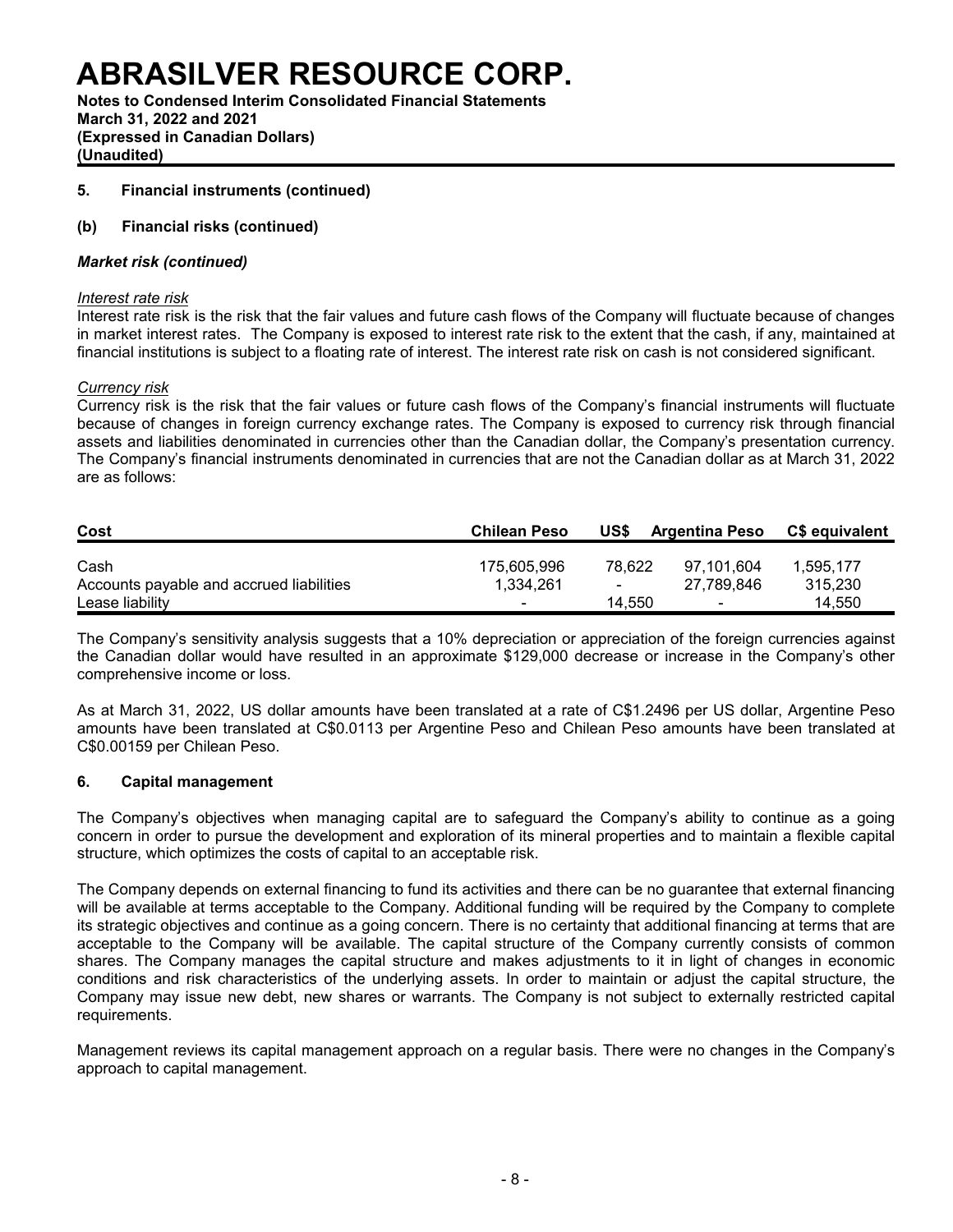**Notes to Condensed Interim Consolidated Financial Statements March 31, 2022 and 2021 (Expressed in Canadian Dollars) (Unaudited)**

### **7. Mineral property interests**

Through the Company's wholly-owned subsidiaries, the Company controls exploration projects in Argentina classified by the Company into the Diablillos Project, Cerro Amarillo Project, Santo Domingo and La Coipita Project and in Chile classified into the Arcas project. All acquisition costs and option payments related to these exploration projects are capitalized as mineral interests and are incurred in US dollars and translated to Canadian dollars, the presentation currency for the Company.

### (a) Diablillos project

(1) On November 1, 2016, the Company closed a Share Purchase Agreement dated August 23, 2016, as amended and restated on March 21, 2017, and further amended on September 11, 2019, with SSR Mining Inc. ("SSRM") and Fitzcarraldo Ventures Inc. (the "Share Purchase Agreement") pursuant to which Huayra acquired from SSRM all of the issued and outstanding shares of Pacific Rim Mining Corporation Argentina S.A., ABP Global Inc. (BVI) and ABP Diablillos Inc. (BVI) (together, the "SSRM subsidiaries"). Through the acquisition of the SSRM subsidiaries, the Company acquired certain exploration projects in Salta and Chubut Provinces, Argentina (the "Diablillos Project" and the "Aguas Perdidas Project").

Cash consideration payable to SSRM consists of the following:

- 1. US\$300,000 on closing; this amount to be increased by an amount equal to the US dollar equivalent of the amount of Argentine Pesos deposited in entity purchased by the Company (paid);
- 2. US\$300,000 on or before February 15, 2017 (as amended) (paid);
- 3. US\$500,000 on 180th day after closing (paid);
- 4. US\$50,000 on or before January 12, 2018 (as amended) (paid);
- 5. \$ 200,000 to be paid at the closing date of the Arrangement with Aethon (paid);
- 6. US\$5,000,000 to be paid on the earlier of (paid):
- o the date on which a Diablillos Feasibility Study in respect of all or any part of the Diablillos Concessions has been obtained;
	- o July 31, 2023; and

o 90 days after demand by SSRM for payment if (a) AbraPlata's market capitalization exceeds \$100,000,000 for 20 consecutive trading days (on the primary stock exchange on which such entity's shares are traded) or (b) after November 1, 2020, the spot price of silver (based on the London Bullion Market Association (LBMA) Silver Price as published by the LBMA on its website (or should that quotation cease, another similar quotation acceptable to the parties acting reasonably) (the "Benchmark") exceeds \$25 per ounce for 20 consecutive trading days on the Benchmark;

- 7. US\$7,000,000 to be paid on the earlier of:
	- o the date on which Commercial Production occurs in respect of all or any part of the Diablillos Concessions; and o July 31, 2025.

On September 2, 2020 AbraSilver's market capitalization exceeded \$100,000,000 for twenty (20) consecutive trading days on the TSX-V for the period from and after August 6, 2020 to and including September 2, 2020. On the same day SSRM requested the US\$ 5,000,000 to be paid within 90 days. During the year ended December 31, 2020, the Company paid \$6,533,500 (US\$5,000,000) as an addition to the Diablillos project.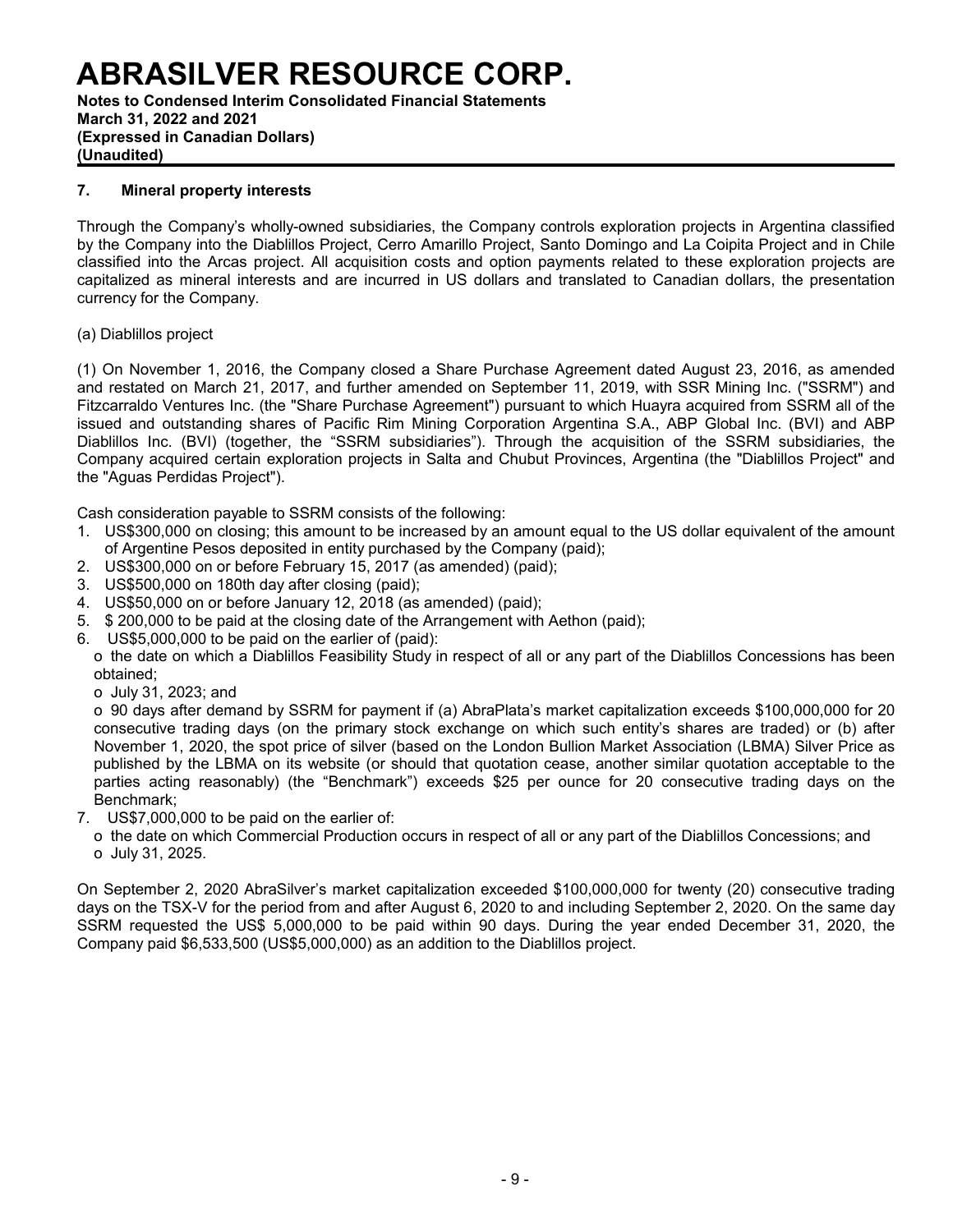**Notes to Condensed Interim Consolidated Financial Statements March 31, 2022 and 2021 (Expressed in Canadian Dollars) (Unaudited)**

### **7. Mineral property interests (continued)**

(a) Diablillos project (continued)

(1) (continued) Equity consideration consists of 11,294,609 Class B common shares of the Company which automatically converted into a number of Huayra Class A Shares that, upon the completion of the RTO, resulted in SSRM holding common shares of the Company representing 19.9% of the Company's then outstanding common shares. The Share Purchase Agreement provided SSRM an anti-dilution right to maintain 19.9% equity interest in the capital of the Company until the Company completes a qualified financing of a minimum of US\$5,000,000. During the year ended December 31, 2018 the Company completed a qualified financing and is no longer obligated to maintain SSRM's free carried equity interest. As consideration for SSRM's agreement to amend the Share Purchase Agreement, in 2019 the Company issued an additional 24.15 million common shares of the Company plus payment of \$200,000.

The royalty consideration payable to SSRM consists of a 1% net smelter returns royalty. SSRM is entitled to receive advance royalty payments totaling of US\$250,000 on November 1, 2017 (paid).

These advance royalty payments will be deducted and set off against the first US\$250,000 of net smelter returns royalty payments otherwise payable in respect of the Diablillos Project. As security for the above obligations the Company has pledged to SSRM all the shares the Company acquired in the two entities which hold interest to the Diablillos Project and the Aguas Perdidas Project.

(2) On August 30, 2017 the Company signed an agreement, which was amended September 6, 2019, to acquire all of the issued and outstanding shares of Minera Cerro Bayo S.A. ("Cerro Bayo"), a privately held Argentine company. Cerro Bayo owns certain mineral rights that, as a result of a long-standing border dispute between two neighboring provinces in northwestern Argentina, overlap and potentially conflict with the Company's mineral rights to its Diablillos Ag-Au project. The acquisition of the potentially conflicting mineral rights through the acquisition of Cerro Bayo means that the Company will retain its title to the Diablillos Ag-Au project regardless of the ultimate outcome of the provincial border dispute.

Cash and equity consideration payable under the agreement is as follows:

- 1. US\$225,000 upon closing (paid);
- 2. US\$175,000 on or before February 28, 2018 (paid);
- 3. US\$15,000 upon signing of the September 6, 2019, amendment (paid);
- 4. US\$350,000 and 300,000 common shares on or before November 30, 2019 (paid and issued);
- 5. US\$65,000 on or before April 30, 2020 (paid);
- 6. US\$65,000 and 200,000 common shares on or before October 31, 2020 (paid and issued);
- 7. US\$65,000 on or before April 30, 2021(paid);
- 8. US\$65,000 on or before October 31, 2021 (paid);
- 9. US\$65,000 on or before April 30, 2022 (paid subsequent to period end);
- 10. US\$65,000 on or before October 31, 2022;
- 11. US\$1,000,000 on or before July 31, 2023; and
- 12. US\$1,170,000 on or before July 31, 2025.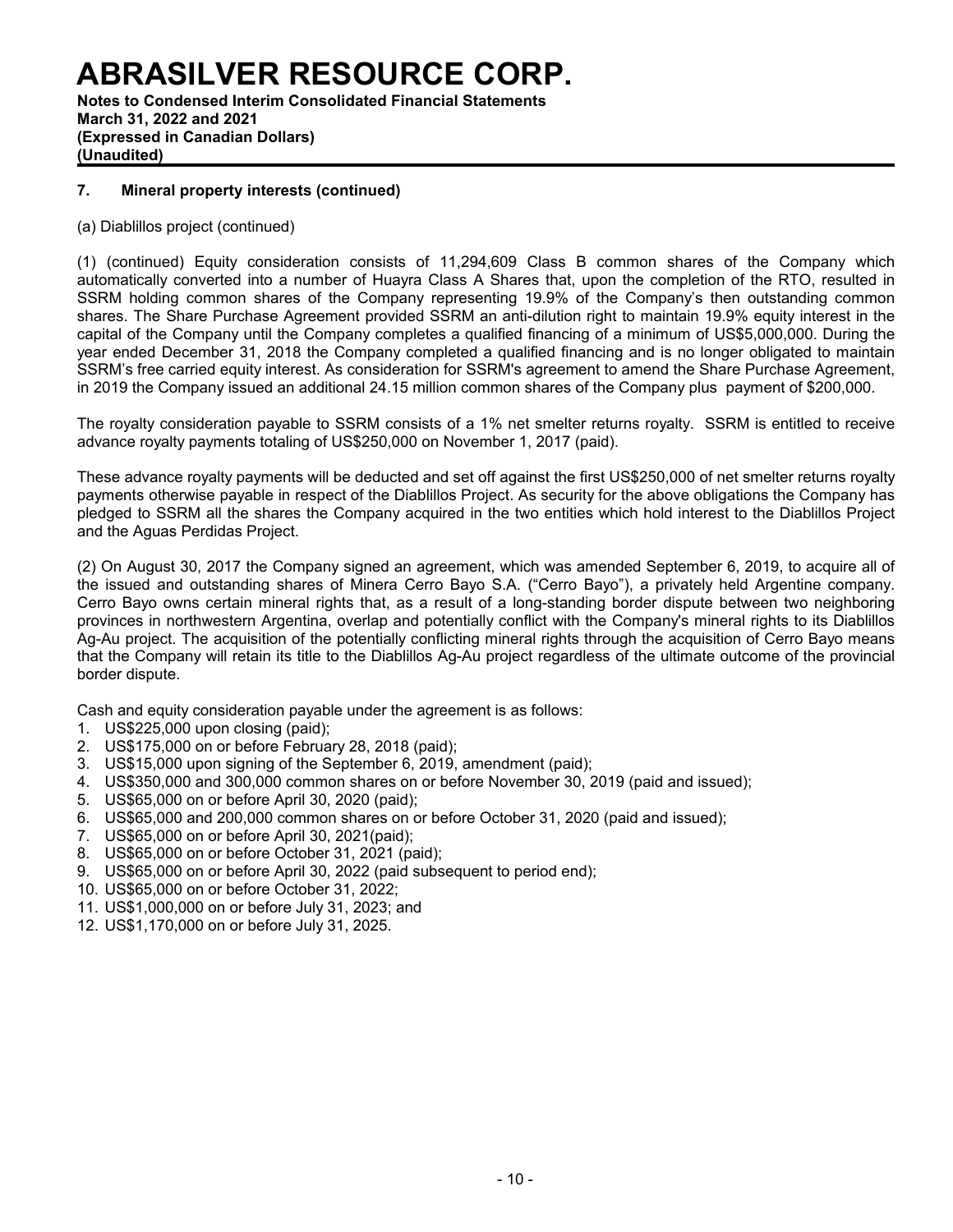**Notes to Condensed Interim Consolidated Financial Statements March 31, 2022 and 2021 (Expressed in Canadian Dollars) (Unaudited)**

### **7. Mineral property interests (continued)**

(b) La Coipita Project

On January 31, 2020, AbraSilver entered into a letter agreement, through its wholly owned subsidiary, AbraPlata Argentina SA, to acquire a 100% interest in the La Coipita project ("La Coipita") located in San Juan province, Argentina by paying a total of US\$4,265,000 in staged payments over 60 months (US\$165,000 paid) to the optionors ("Project Owners").

Cash consideration payable per the letter agreement were as follows:

- 1. US\$35,000 upon celebration of the letter agreement (paid)
- 2. US\$30,000 in February 2020 (paid)
- 3. US\$100,000 in January 2021 (paid)
- 4. US\$200,000 in January 2022 (paid)
- 5. US\$400,000 in January 2023
- 6. US\$1,000,000 in January 2024
- 7. US\$2,500,000 in January 2025

In the event the project is placed into commercial production, the Project Owners shall be entitled to collect 1.1% of the net smelter return ("NSR"), of which AbraSilver may purchase for US\$3,000,000 during the 60 months after the first staged payment was made, or for US\$5,000,000 thereafter until start-up of construction of the project.

On February 5, 2020, AbraPlata Argentina SA entered into a binding letter agreement with Altius Resources Inc. to sell its right to acquire the 1.1% NSR from the Project Owners. In consideration, Altius will invest in AbraPlata by way of subscription for common shares or share units in its next equity financing a minimum sum of \$125,000 (received).

On August 9, 2021, AbraSilver entered into a letter agreement, through its wholly owned subsidiary, AbraPlata Argentina SA, to acquire a 100% interest in the Yaretas project ("Yaretas") located in San Juan province, Argentina by paying a total of US\$3,025,000 in staged payments over 60 months (US\$50,000 paid) to the optionors ("Project Owners").

Cash consideration payable per the letter agreement were as follows:

- 1. US\$50,000 upon celebration of the letter agreement (paid)
- 2. US\$75,000 in August 2022
- 3. US\$200,000 in August 2023
- 4. US\$400,000 in August 2024
- 5. US\$800,000 in August 2025
- 6. US\$1,500,000 in August 2026

In the event the project is placed into commercial production, the Project Owners shall be entitled to collect 1.1% of the net smelter return ("NSR"), of which AbraSilver may purchase for US\$5,000,000 at any moment.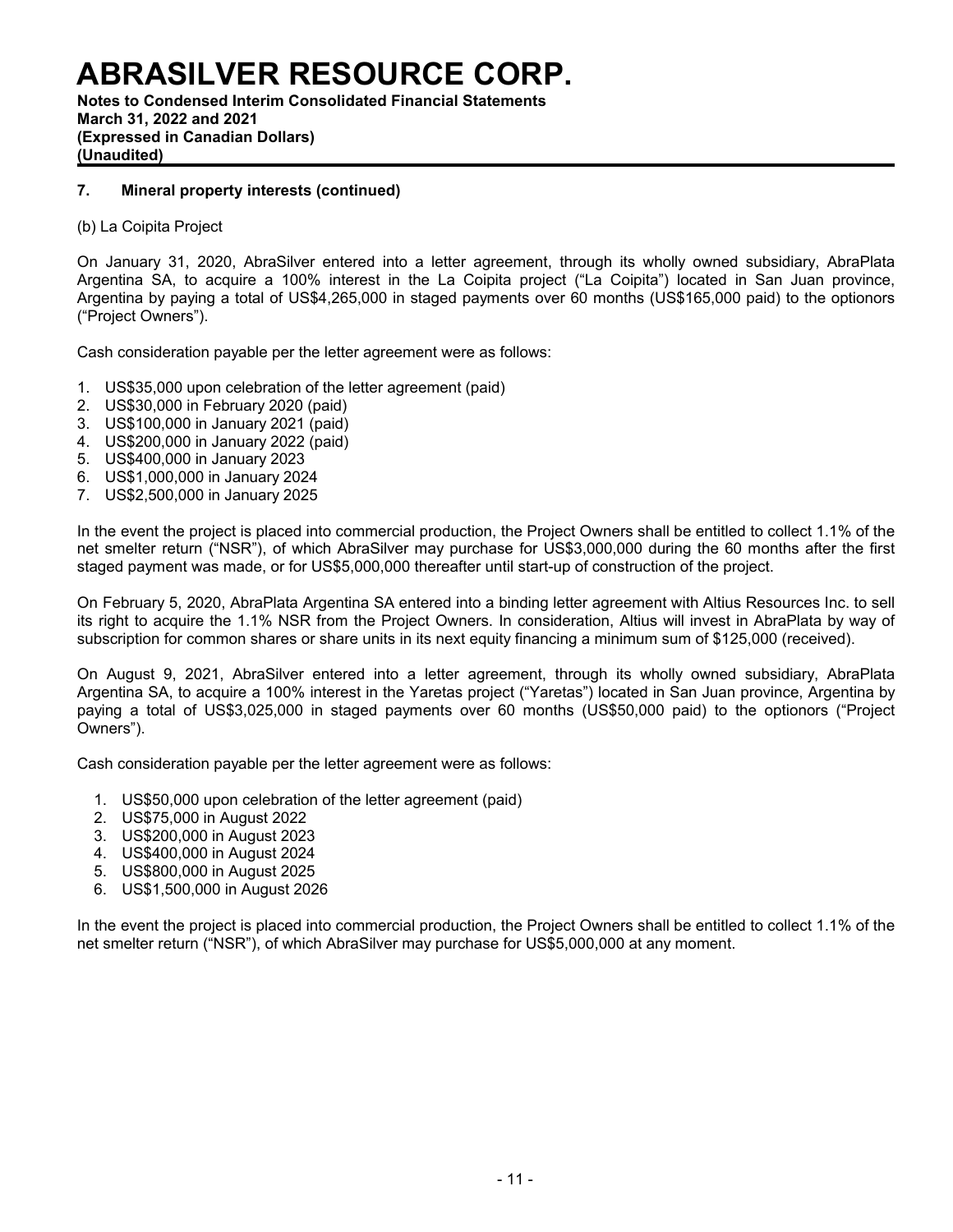**Notes to Condensed Interim Consolidated Financial Statements March 31, 2022 and 2021 (Expressed in Canadian Dollars) (Unaudited)**

### **7. Mineral property interests (continued)**

### (c) Arcas Project

On December 19, 2019, the Company completed a plan of arrangement (the "Arrangement") with Aethon, whereby each former Aethon shareholder received 3.75 common shares in the capital of AbraPlata for each Aethon common share held prior to the Arrangement. This transaction has been determined to be an acquisition of assets and the Arcas Project of Aethon was deemed to be acquired on December 19, 2019 by the Company.

On January 23, 2018, Aethon entered into the option agreement with the optionors, as amended February 28, 2018, pursuant to which Aethon has been granted the option to earn a 100% interest in four blocks of exploration-stage mineral concessions with prospective copper and gold targets located in northern Chile, subject to certain underlying royalties.

The consideration for the purchase of the databases and the grant of the option is the issuance of an aggregate of 11,200,000 common shares of Aethon (issued). To exercise the option, Aethon must incur cumulative expenditures of at least \$750,000 on the exploration and development of the properties within 18 months from the closing of the qualifying transaction of which at least \$500,000 must be incurred within 12 months from the closing date. Aethon must also pay an aggregate of \$1,000 to the optionors. Any production from the Properties is subject to an existing 0.98% gross sales royalty in favour of a third party and a new 1.02% gross sales royalty in favour of the Optionors, for a total gross sales royalty of 2.0%.

On April 4, 2019, Aethon announced that it had exercised its option to acquire a 100% interest in the properties.

On September 11, 2019, Aethon entered into an Earn-In with Option to Joint Venture Agreement (the "Option Agreement") with Rio Tinto Mining and Exploration Limited / Agencia En Chile, a member of the Rio Tinto Group ("Rio Tinto"), to acquire an interest in the Arcas project. Rio Tinto has the right but not the obligation to earn up to a 75% interest in the Arcas Project by funding project expenditures of up to US\$25 million as follows: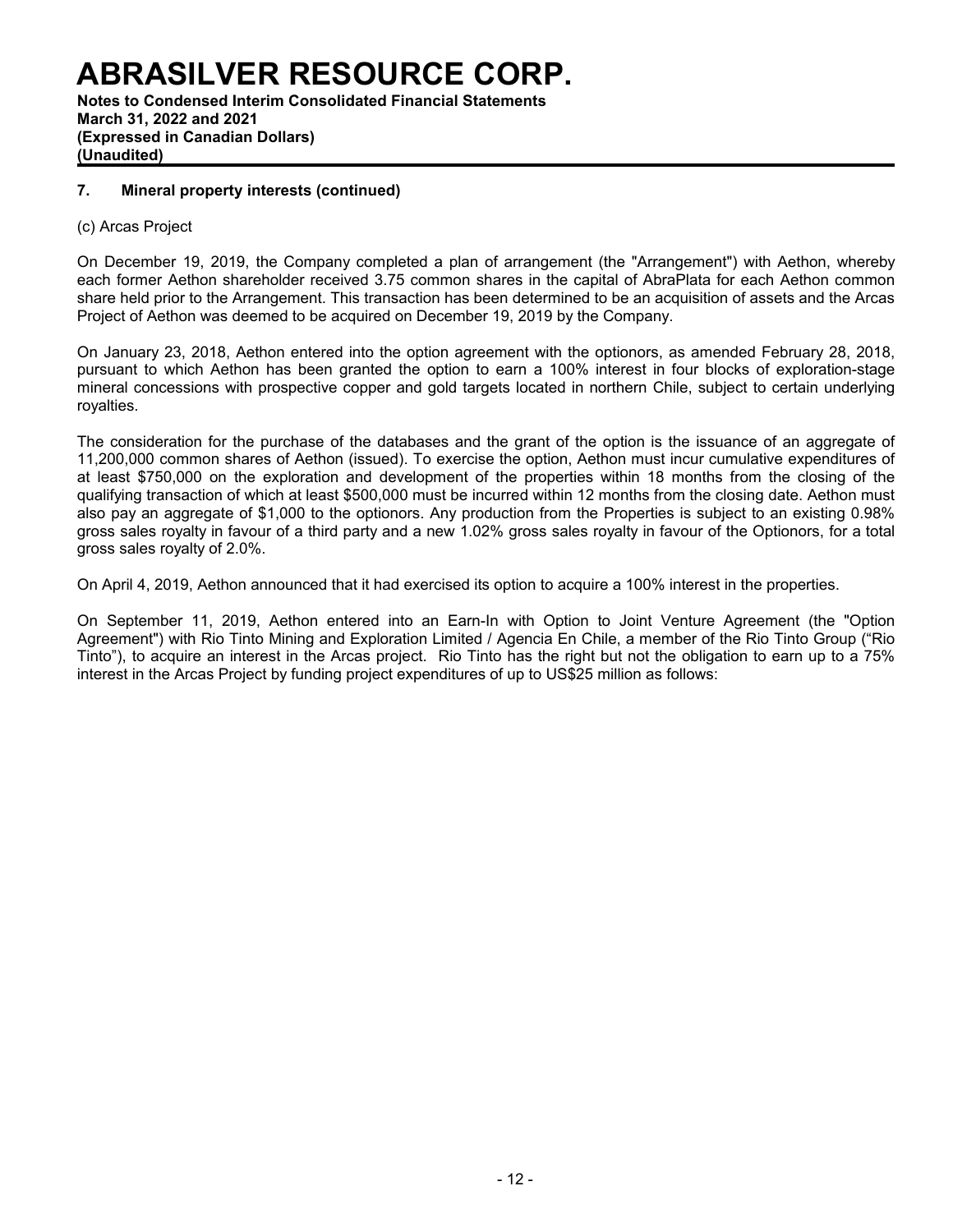**Notes to Condensed Interim Consolidated Financial Statements March 31, 2022 and 2021 (Expressed in Canadian Dollars) (Unaudited)**

### **7. Mineral property interests (continued)**

### (c) Arcas Project (continued)

1st Option: If Rio Tinto incurs total project expenditures of US\$4 million within 3 years, and makes aggregate cash payments of US\$300,000 during the first two years, it will have the right to acquire a 51% interest in the Arcas project ("Stage 1 earn-in project expenditure") through the acquisition of 51% stock of a new company ("Opco") that will be incorporated. To exercise the option, Rio Tinto shall make the cash payments before the following dates:

- 1. US\$100,000 on or before the first anniversary date (received);
- 2. US\$200,000 on or before the second anniversary date (received);

2nd Option: If Rio Tinto incurs additional project expenditures of US\$5 million over the subsequent 2 year period, it will have a right to acquire an additional 14% interest in Opco (holder of the Arcas project), resulting in its total interest being 65%; and

3rd Option: If Rio Tinto incurs additional project expenditures of US\$16 million over the subsequent 3 year period, it will have a right to acquire an additional 10% interest in Opco (holder of the Arcas project), resulting in its total interest being 75%;

Rio Tinto has agreed to incur minimum project expenditures of US\$1 million within 18 months of securing all necessary approvals to conduct drilling activities which is to be part of the Stage 1 earn-in project expenditure. As of March 31, 2021, that commitment has been satisfactorily fulfilled.

In the event Rio Tinto withdraws from the Arcas Project, it will pay Aethon an amount equaling the cost to maintain the Arcas Project concessions for the 12 month period commencing on the date of termination that have not already been paid.

Under the terms of the agreement, Rio Tinto shall have the right to form a Joint Venture ("JV") with the following key terms:

- 1. The JV (Opco) may be formed with 51% to Rio Tinto and 49% to Aethon upon satisfaction of the 1st Option; 65% to Rio Tinto and 35% to Aethon upon satisfaction of the 2nd Option; or 75% to Rio Tinto and 25% to Aethon upon satisfaction of the 3rd Option.
- 2. The JV will be managed by Rio Tinto and funded by each participant in accordance with their interest.
- 3. Aethon may elect not to fund its interest and be diluted down to a 10% interest. If Aethon is diluted below a 10% interest, its interest will convert to a 1% net smelter royalty capped at US\$50 million.
- 4. Each party will have a right of first refusal should the other party wish to divest its shareholder interest.

During the year ended December 31, 2020, the Company recorded the US\$100,000 received from Rio Tinto as other income in the consolidated statements of loss and comprehensive loss. During the year ended December 31, 2021, the Company recorded the US\$200,000 received from Rio Tinto as other income in the consolidated statements of loss and comprehensive loss. During the year ended December 31, 2021, Rio Tinto informed the Company that it would not continue with the Option Agreement and the Company had no planned exploration for the property and has decided to make an impairment of 100% of the property value. During the year ended December 31, 2021, the Company recorded a write-off of mineral property interest of \$4,200,636 in the consolidated statements of loss and comprehensive loss for the year ended December 31, 2021.

### (d) Santo Domingo project

On August 21, 2020, AbraSilver formalized a letter agreement, through its wholly owned subsidiary, AbraPlata Argentina SA, to acquire a 100% interest in the Santo Domingo - Marayes project located in San Juan province, Argentina by paying a total of US\$2,500,000 in staged payments over 96 months (US\$25,000 paid) to the optionors.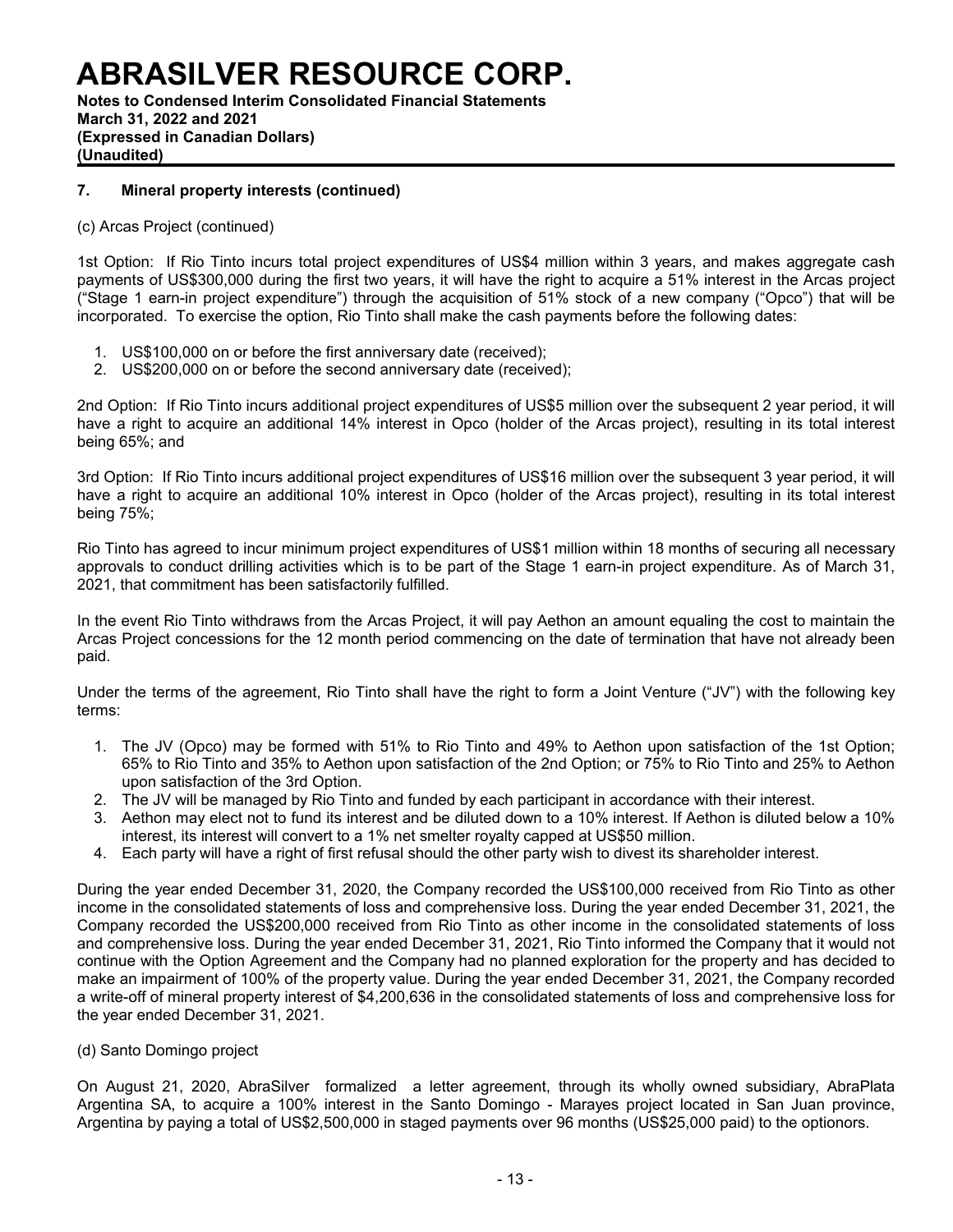**Notes to Condensed Interim Consolidated Financial Statements March 31, 2022 and 2021 (Expressed in Canadian Dollars) (Unaudited)**

### **7. Mineral property interests (continued)**

(d) Santo Domingo project (continued)

Cash consideration payable per the letter agreement were as follows:

- 1. US\$10,000 before October 21,2020 (paid)
- 2. US\$ 15,000, in February 2021 (paid)
- 3. US\$ 25,000 in August 2021
- 4. US\$ 50,000 in August 2022
- 5. US\$ 100,000 in August 2023
- 6. US\$ 150,000 in August 2024
- 7. US\$ 200,000 in August 2025
- 8. US\$ 250,000 in August 2026
- 9. US\$ 500,000 in August 2027
- 10. US\$ 1,200,000 in August 2028

During the year ended December 31, 2021, the Company decided not to continue with this project and wrote it off in the amount of \$41,160.

|                                                                                                                        | <b>Diablillos</b><br>Argentina                         | La Coipita<br><b>Project</b>                         | Santo<br><b>Domingo Project</b>                          | <b>Arcas</b><br><b>Project</b>                                                | Total                                                              |
|------------------------------------------------------------------------------------------------------------------------|--------------------------------------------------------|------------------------------------------------------|----------------------------------------------------------|-------------------------------------------------------------------------------|--------------------------------------------------------------------|
| December 31, 2020<br>Additions, cash<br>Write-off<br>Hyperinflationary adjustment<br>Foreign exchange translation      | \$12.012.656<br>157.721<br>4.999.814<br>(2,253,985)    | \$<br>106.465<br>175.890<br>103.914<br>(19, 976)     | \$<br>13.443<br>17.989<br>(41, 160)<br>12.251<br>(2,523) | 4.630.119<br>\$<br>$\overline{\phantom{a}}$<br>(4,200,636)<br>-<br>(429, 483) | \$16,762,683<br>351.600<br>(4,241,796)<br>5,115,979<br>(2,705,967) |
| December 31, 2021<br>Additions, cash<br>Hyperinflationary adjustment<br>Foreign exchange translation<br>March 31, 2022 | 14.916.206<br>2.195.680<br>(1,252,719)<br>\$15,859,167 | 366.293<br>245.621<br>82.752<br>(30, 763)<br>663.903 | -                                                        | $\overline{\phantom{0}}$<br>-<br>$\overline{\phantom{0}}$<br>-<br>-           | 15,282,499<br>245.621<br>2.278.432<br>(1,283,482)<br>\$16,523,070  |

### **8. Evaluation and exploration expenses**

|                          |                  | Three months ended<br>March 31, |           |  |  |
|--------------------------|------------------|---------------------------------|-----------|--|--|
|                          | 2022             |                                 | 2021      |  |  |
| <b>Diablillos</b>        |                  |                                 |           |  |  |
| Camp costs               | 305,262 \$<br>\$ |                                 | 345,967   |  |  |
| Drilling                 | 1,815,573        |                                 | 1,548,391 |  |  |
| Legal and regulatory fee | 13,155           |                                 | 9.711     |  |  |
| Engineering              | 38,233           |                                 | 65,084    |  |  |
| Geology and lab          | 122,137          |                                 | 64,975    |  |  |
| Personnel costs          | 267.125          |                                 | 130,271   |  |  |
| Travel and transport     | 92,409           |                                 | 33,821    |  |  |
| Administration           | 6.236            |                                 | 10,727    |  |  |
| Impact of hyperinflation | 188,566          |                                 | 111,413   |  |  |
|                          | 2,848,696        |                                 | 2,320,360 |  |  |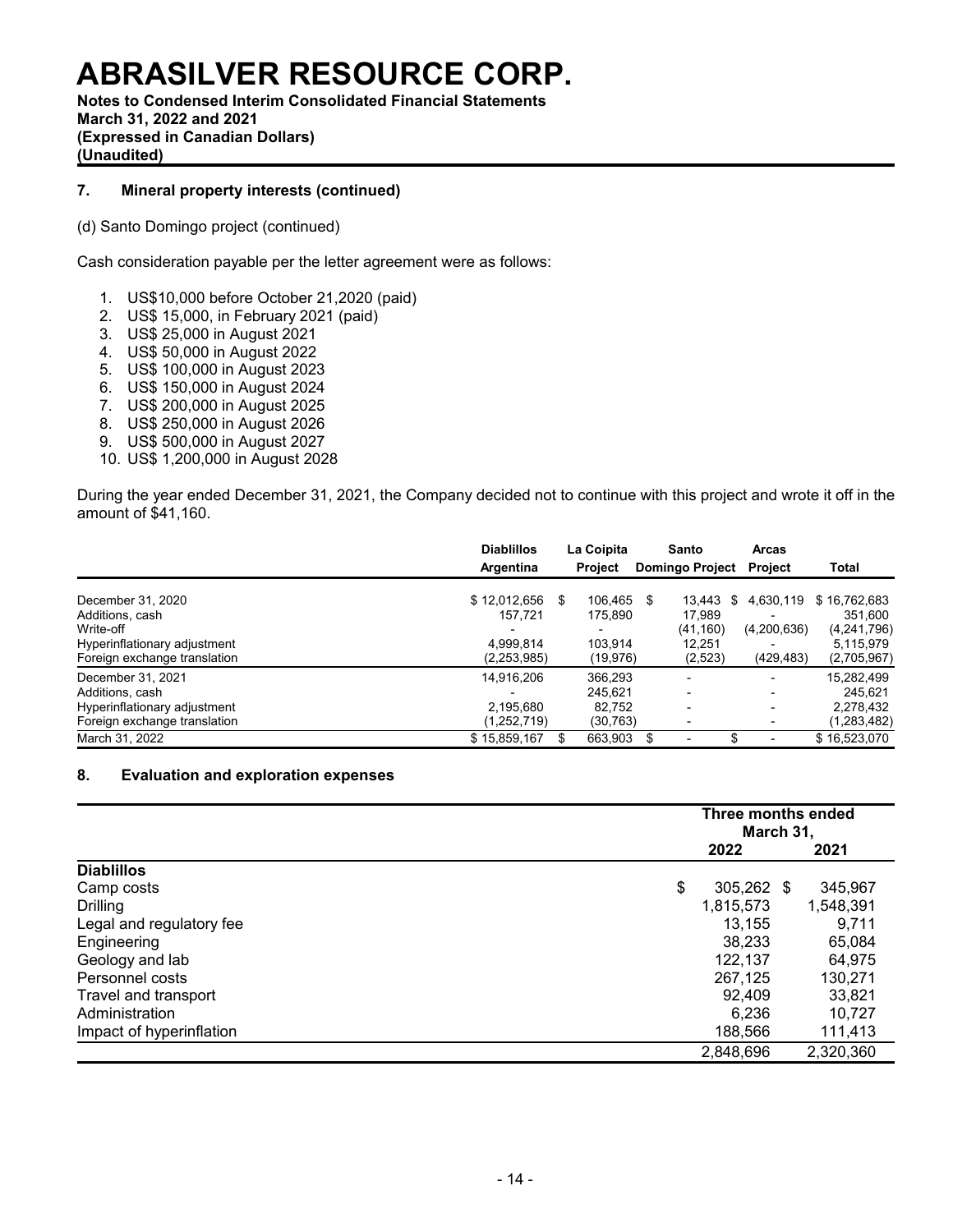**Notes to Condensed Interim Consolidated Financial Statements March 31, 2022 and 2021 (Expressed in Canadian Dollars) (Unaudited)**

### **8. Evaluation and exploration expenses (continued)**

|                                                  | <b>Three months ended</b><br>March 31, |           |
|--------------------------------------------------|----------------------------------------|-----------|
|                                                  | 2022                                   | 2021      |
| La Coipita                                       |                                        |           |
| Professional and access fees                     | 600,301                                | 7,382     |
| <b>Drilling</b>                                  | 777,462                                |           |
| Camp costs                                       | 469,056                                |           |
| Travel and administration                        | 122,299                                | 1,076     |
| Geology                                          | 28,257                                 |           |
| Impact of hyperinflation                         | 128,536                                | 620       |
|                                                  | 2,125,911                              | 9,078     |
| <b>Santo Domingo</b>                             |                                        |           |
| Camp costs                                       |                                        | 994       |
| Legal and regulatory fee                         |                                        | 16,507    |
| Geology                                          |                                        | 103       |
| Administration                                   |                                        | 2,707     |
| Travel                                           |                                        | 3,351     |
| Impact of hyperinflation                         |                                        | 1,443     |
|                                                  |                                        | 25,105    |
| Arcas project                                    |                                        |           |
| Administration                                   |                                        | 3,997     |
| <b>Total evaluation and exploration expenses</b> | 4,974,607<br>S<br>\$                   | 2,358,540 |

### **9. Share capital**

### a) Authorized

Authorized: Unlimited common shares without par value. Unlimited first preferred shares without par value. Unlimited second preferred shares without par value.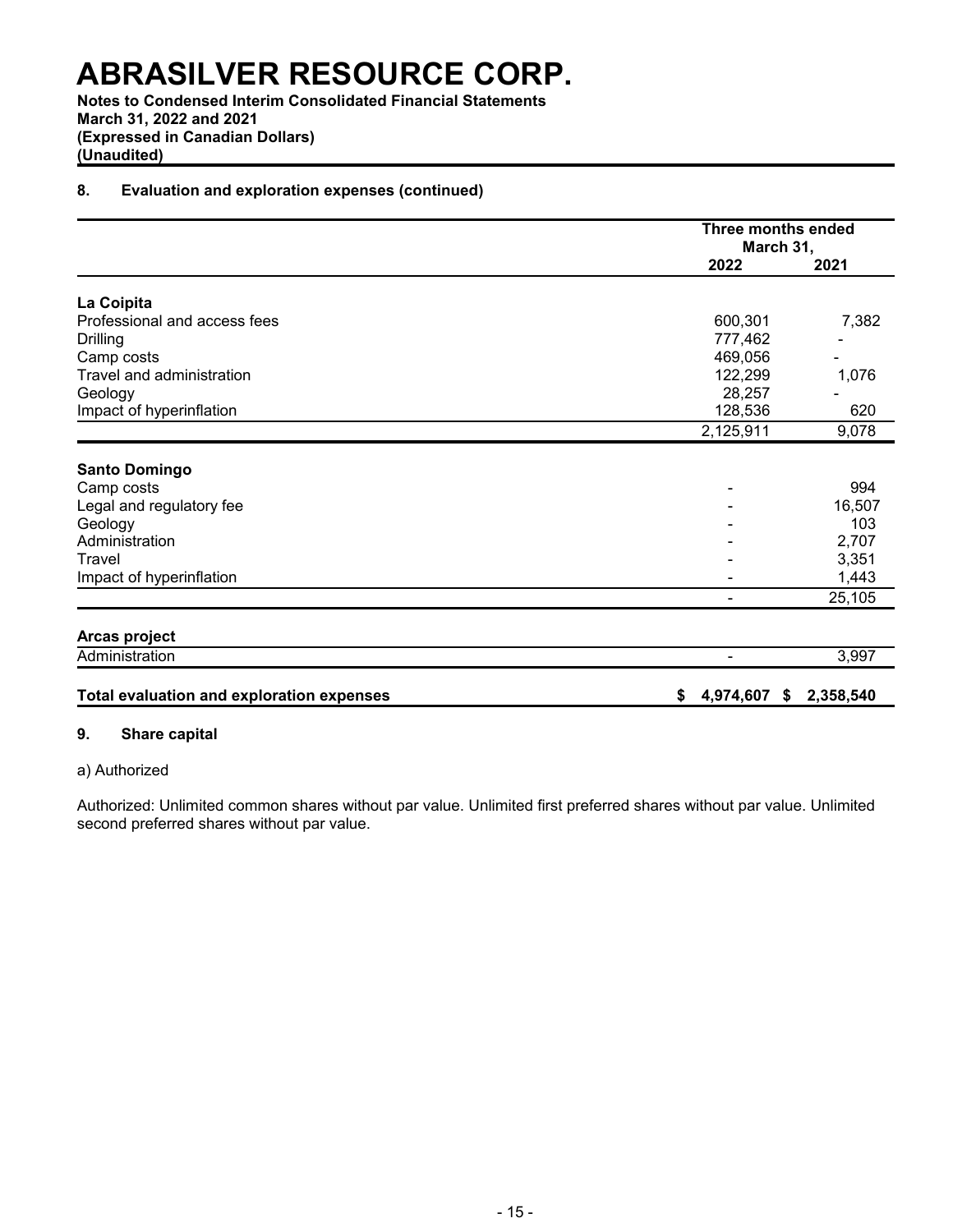**Notes to Condensed Interim Consolidated Financial Statements March 31, 2022 and 2021 (Expressed in Canadian Dollars) (Unaudited)**

### **9. Share capital (continued)**

### b) Issued share capital

On September 1, 2020 the Company closed its non-brokered private placement (the "Placement"). In connection with the closing of the Placement, the Company issued 66,666,666 units (each, a "Unit") at a price of \$0.27 per Unit for gross proceeds of \$18,000,000. Each Unit consisted of one common share in the equity of the Company (each, a "Common Share") and one-half of one share purchase warrant (each, a "Warrant"). Each Warrant will entitle the subscriber to purchase one additional Common Share at a price of \$0.40 until the second (2nd) anniversary of the closing date of the Offering (the "Expiry Date"). Notwithstanding the foregoing, in the event that after January 2, 2021, the volume weighted average price on the TSX Venture Exchange has been at least \$0.70 for 20 consecutive trading days, the Company may deliver a notice to the holders of Warrants accelerating the Expiry Date to the date that is 30 days following such notice, and any unexercised Warrants after such period shall automatically expire. The warrants were valued at \$4,022,934 using the Black-Scholes valuation model with the following assumptions: share price of \$0.42, risk free rate of 0.27%, dividend yield of 0%, time to expiry of 2 years and volatility of 140.38%. The Company paid finder's fees of \$1,029,817 and incurred \$89,398 in share issue costs. The Company also issued 3,645,834 broker warrants which were valued at \$1,138,866 using the Black-Scholes valuation model with the following assumptions: share price of \$0.42, exercise price of \$0.40, risk free rate of 0.27%, dividend yield of 0%, time to expiry of 2 years and volatility of 140.38%.

On July 9, 2020 the Company closed its non-brokered private placement (the "Placement"). In connection with the closing of the Placement, the Company issued 43,478,261 units (each, a "Unit") at a price of \$0.115 per Unit for gross proceeds of \$5,000,000. Each Unit consisted of one common share in the equity of the Company (each, a "Common Share") and one share purchase warrant (each, a "Warrant"). Each Warrant will entitle the subscriber to purchase one additional Common Share at a price of \$0.17 until the second (2nd) anniversary of the closing date of the Offering (the "Expiry Date"). The warrants were valued at \$1,770,882 using the Black-Scholes valuation model with the following assumptions: share price of \$0.18, risk free rate of 0.28%, dividend yield of 0%, time to expiry of 2 years and volatility of 136.92%. The Company paid finder's fees of \$251,274 and incurred \$59,703 in share issue costs. The Company also issued 2,086,800 broker warrants which were valued at \$261,818 using the Black-Scholes valuation model with the following assumptions: share price of \$0.18, exercise price of \$0.17, risk free rate of 0.28%, dividend yield of 0%, time to expiry of 2 years and volatility of 136.92%.

On May 14, 2020 the Company closed a non-brokered private placement (the "Placement"). In connection with the closing of the Placement, the Company issued 25,000,000 units (each, a "Unit**")** at a price of \$0.08 per Unit for gross proceeds of \$2,000,000. Each Unit consisted of one common share in the equity of the Company (each, a "Common Share") and one share purchase warrant (each, a "Warrant"). Each Warrant entitles the subscriber to purchase one additional Common Share at a price of \$0.15 until the third (3rd) anniversary of the closing date of the Offering (the "Expiry Date"). The warrants were valued at \$713,419 using the Black-Scholes valuation model with the following assumptions: share price of \$0.08, risk free rate of 0.25%, dividend yield of 0%, time to expiry of 3 years and volatility of 124.13%. The Company paid finder's fees of \$56,940 and incurred \$45,311 in share issue costs.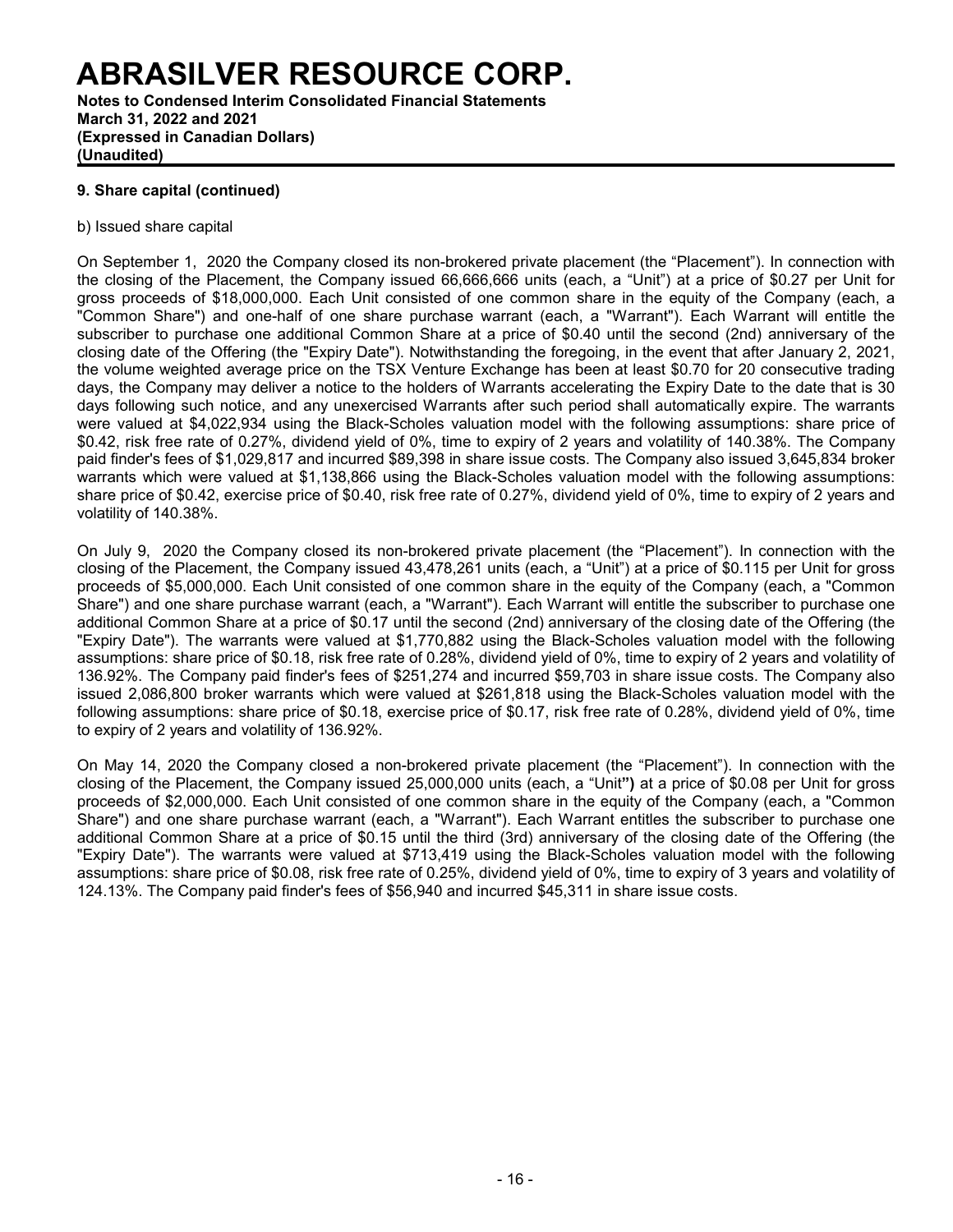**Notes to Condensed Interim Consolidated Financial Statements March 31, 2022 and 2021 (Expressed in Canadian Dollars) (Unaudited)**

### **9. Share capital (continued)**

### c) Stock options

On February 11, 2022, the Company granted 3,700,000 Options to Directors, Officers and Consultants. The exercise price is \$0.38 and will expire on February 11, 2027. The options will vest as follow: 25% six months from the date grant and 25% every 6 months thereafter. The fair value of the stock options was determined to be \$1,037,357 using the Black-Scholes option pricing model with the following assumptions: 5 years expected life; share price at the grant date of \$0.38; 100% volatility; risk free interest rate of 1.72%; and a dividend yield of 0%.

On October 22, 2021, the Company granted 750,000 Options to a Director. The exercise price is \$0.53 and will expire on October 22, 2026. The options will vest as follow: 25% six months from the date grant and 25% every 6 months thereafter. The fair value of the stock options was determined to be \$283,149 using the Black-Scholes option pricing model with the following assumptions: 5 years expected life; share price at the grant date of \$0.51; 100% volatility; risk free interest rate of 1.35%; and a dividend yield of 0%.

On January 25, 2021, the Company granted 3,157,500 Options to Directors, Officers and Consultants. The exercise price is \$0.39 and will expire on January 25, 2026. The options will vest as follow: 25% six months from the date grant and 25% every 6 months thereafter. The fair value of the stock options was determined to be \$910,228 using the Black-Scholes option pricing model with the following assumptions: 5 years expected life; share price at the grant date of \$0.39; 100% volatility; risk free interest rate of 0.42%; and a dividend yield of 0%.

On October 12, 2020, the Company granted 200,000 stock options to a consultant under the Company's stock option plan. The options have an exercise price of \$0.30 per share. Each option is exercisable for three years from the date of grant to purchase one common share. The options vest over 12 months, with 25% of the options vesting in 90 days and 25% each three months thereafter. The fair value of the stock options was determined to be \$48,203 using the Black-Scholes option pricing model with the following assumptions: 3 years expected life; share price at the grant date of \$0.33; 127% volatility; risk free interest rate of 0.24%; and a dividend yield of 0%.

On January 8, 2020, the Company granted 10,400,000 stock options to a number of officers, directors and consultants under the Company's stock option plan. The options have an exercise price of \$0.065 per share. Each option is exercisable for five years from the date of grant to purchase one common share. The options vest over 24 months, with 25% of the options vesting in every six months. The fair value of the stock options was determined to be \$414,431 using the Black-Scholes option pricing model with the following assumptions: 5 years expected life; share price at the grant date of \$0.07; 100% volatility; risk free interest rate of 1.62%; and a dividend yield of 0%.

Expected volatility was estimated based on similar-sized entities in the industry.

During the three months ended March 31, 2022, the company recorded \$470,529 (three months ended March 31, 2021 - \$451,087) in share-based expense related to the stock options.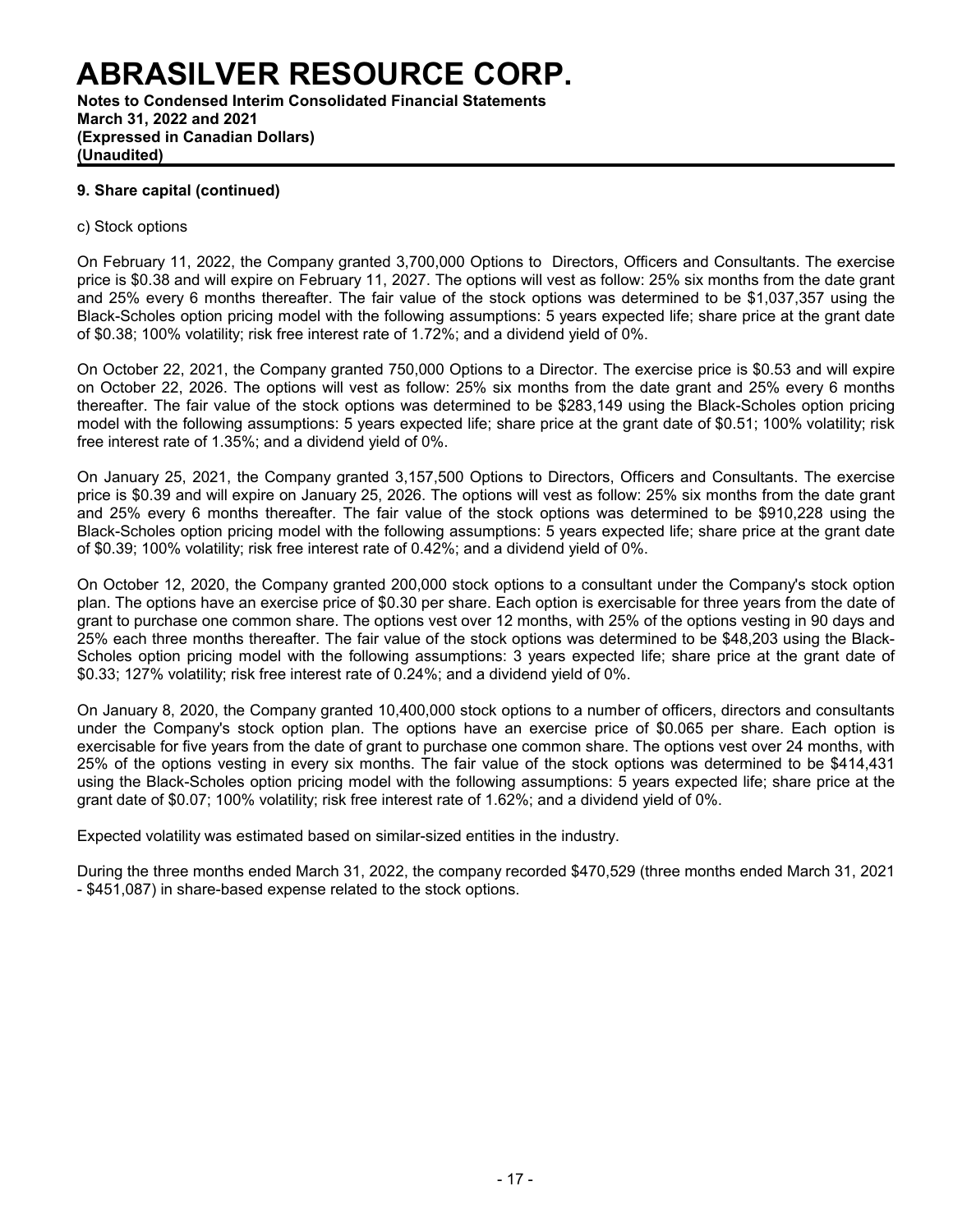**Notes to Condensed Interim Consolidated Financial Statements March 31, 2022 and 2021 (Expressed in Canadian Dollars) (Unaudited)**

### **9. Share capital (continued)**

c) Stock options (continued)

The movement in the Company's share options for the three months ended March 31, 2022 and 2021 are as follows:

|                            | Number of stock<br>options outstanding | <b>Weighted average</b><br>exercise price |      |  |
|----------------------------|----------------------------------------|-------------------------------------------|------|--|
| Balance, December 31, 2020 | 18,562,500                             | \$                                        | 0.11 |  |
| Granted                    | 3,157,500                              |                                           | 0.39 |  |
| Exercised                  | (162, 500)                             |                                           | 0.07 |  |
| Balance, March 31, 2021    | 21,557,500                             |                                           | 0.15 |  |
| Balance, December 31, 2021 | 21,495,000                             | \$                                        | 0.17 |  |
| Granted                    | 3,700,000                              |                                           | 0.38 |  |
| Balance, March 31, 2022    | 25,195,000                             | S                                         | 0.20 |  |

Stock options outstanding as at March 31, 2022:

| <b>Expiry date</b> | <b>Options</b><br>outstanding | <b>Exercise</b><br>price (\$) | Remaining<br>contractual<br>life (years) | <b>Options</b><br>exercisable |
|--------------------|-------------------------------|-------------------------------|------------------------------------------|-------------------------------|
| June 7, 2022       | 200,000                       | 0.63                          | 0.19                                     | 200,000                       |
| November 22, 2022  | 850,000                       | 0.25                          | 0.65                                     | 850,000                       |
| March 21, 2023     | 500,000                       | 0.20                          | 0.97                                     | 500,000                       |
| June 1, 2023       | 800,000                       | 0.17                          | 1.17                                     | 800,000                       |
| April 26, 2023     | 4,810,625                     | 0.14                          | 1.07                                     | 4,810,625                     |
| March 1, 2024      | 700,000                       | 0.065                         | 1.92                                     | 700,000                       |
| June 24, 2024      | 601,875                       | 0.14                          | 2.24                                     | 401,250                       |
| January 8, 2025    | 8,925,000                     | 0.065                         | 2.78                                     | 8,925,000                     |
| October 12, 2023   | 200,000                       | 0.30                          | 1.53                                     | 200,000                       |
| January 25, 2026   | 3,157,500                     | 0.39                          | 3.82                                     | 1,578,750                     |
| October 22, 2026   | 750,000                       | 0.53                          | 4.56                                     |                               |
| February 11, 2027  | 3,700,000                     | 0.38                          | 4.87                                     |                               |
|                    | 25,195,000                    | 0.20                          | 2.72                                     | 18,965,625                    |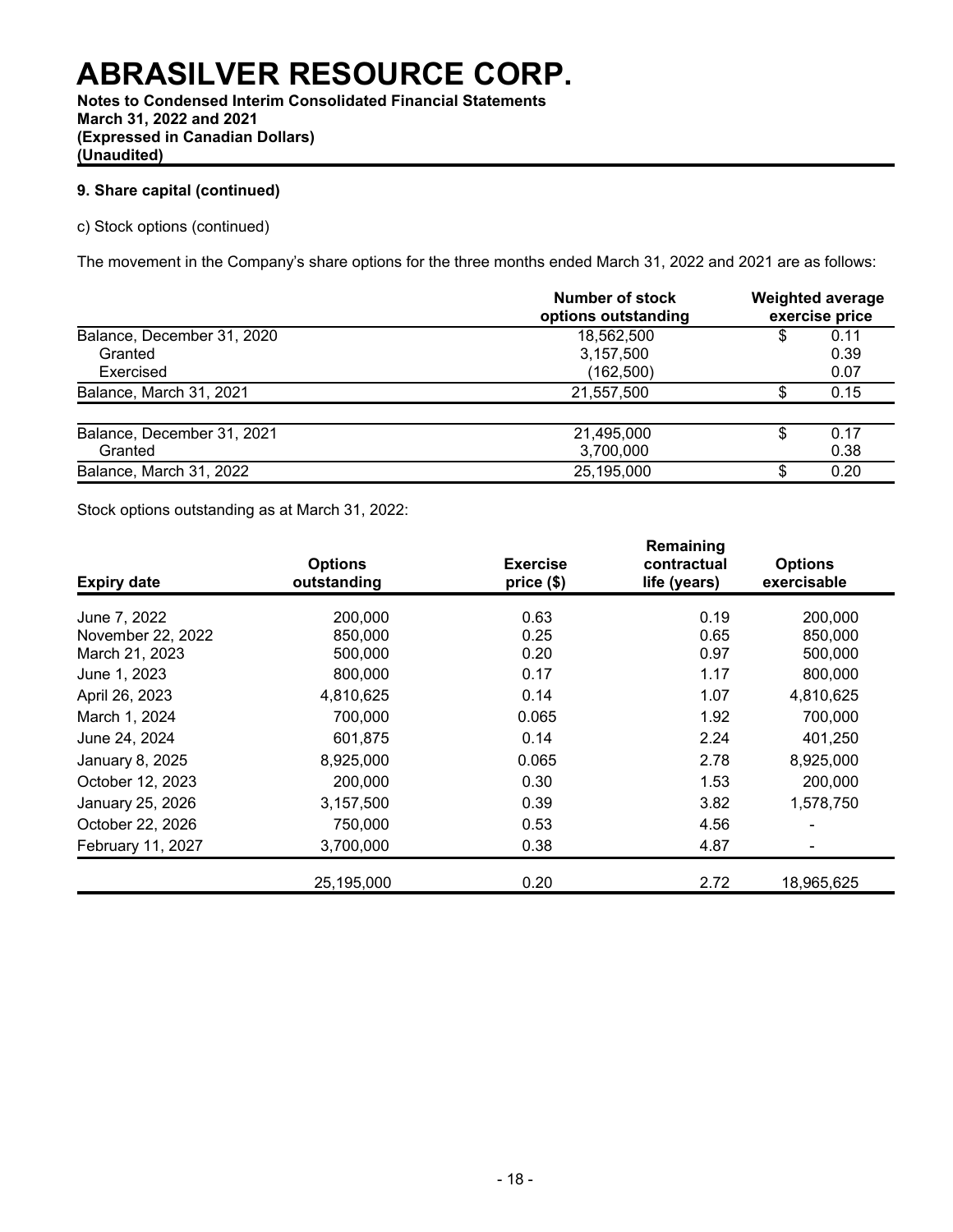**Notes to Condensed Interim Consolidated Financial Statements March 31, 2022 and 2021 (Expressed in Canadian Dollars) (Unaudited)**

### **9. Share capital (continued)**

d) Warrants

Warrant transactions are summarized as follows:

|                            | Number of<br>warrants | <b>Weighted average</b><br>exercise price (\$) |      |  |
|----------------------------|-----------------------|------------------------------------------------|------|--|
| Balance, Deember 31, 2020  | 186,336,581           | S                                              | 0.23 |  |
| Exercised                  | (17,628,187)          |                                                | 0.19 |  |
| Balance, March 31, 2021    | 168,708,394           |                                                | 0.23 |  |
| Balance, December 31, 2021 | 122,141,031           |                                                | 0.24 |  |
| Exercised                  | (5,313,334)           |                                                | 0.24 |  |
| Balance, March 31, 2022    | 116,827,697           | S                                              | 0.24 |  |

Warrants outstanding as at March 31, 2022:

| <b>Expiry date</b> | <b>Warrants</b><br>outstanding | <b>Exercise</b><br>price(\$) | Remaining<br>contractual<br>life (years) |  |
|--------------------|--------------------------------|------------------------------|------------------------------------------|--|
| July 9, 2022       | 36,375,369                     | 0.17                         | 0.27                                     |  |
| September 1, 2022  | 30,916,583                     | 0.40                         | 0.42                                     |  |
| April 26, 2023     | 22,170,745                     | 0.27                         | 1.07                                     |  |
| May 14, 2023       | 19,425,000                     | 0.15                         | 1.12                                     |  |
| April 8, 2024      | 5,890,000                      | 0.10                         | 2.02                                     |  |
| April 18, 2024     | 2,050,000                      | 0.10                         | 2.05                                     |  |
|                    | 116,827,697                    | 0.24                         | 0.72                                     |  |

On May 14, 2020 in connection with the private placement (note 9(b)) the Company issued 25,000,000 warrants exercisable at \$0.15 for a period of three years.

On July 9, 2020 in connection with the private placement (note 9(b)) the Company issued 43,478,261 warrants exercisable at \$0.17 for a period of two years.

On July 9, 2020 in connection with the private placement (note 9(b)) the Company issued 2,086,800 broker warrants exercisable at \$0.15 for a period of two years.

On September 1, 2020 in connection with the private placement (note 9(b)) the Company issued 33,333,333 warrants exercisable at \$0.40 for a period of two years.

On September 1, 2020 in connection with the private placement (note 9(b)) the Company issued 3,645,834 broker warrants exercisable at \$0.27 for a period of two years.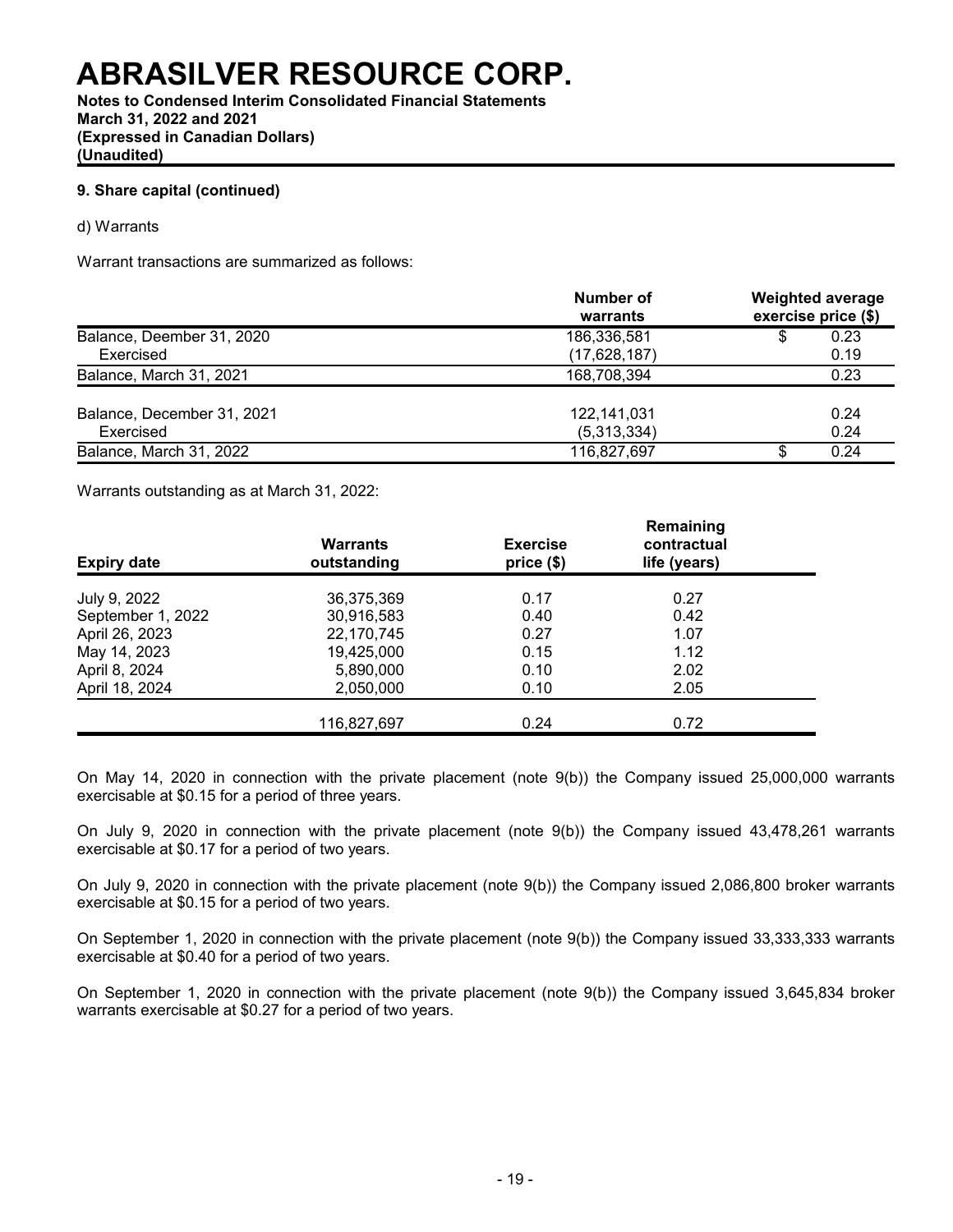**Notes to Condensed Interim Consolidated Financial Statements March 31, 2022 and 2021 (Expressed in Canadian Dollars) (Unaudited)**

### **9. Share capital (continued)**

(e) Restricted share units ("RSU")

On January 25, 2021, the Company granted 4,815,000 RSU, including 3,450,000 RSU to officers and directors. The RSU will vest as follow: 33.33% on December 1, 2021; 33.33% on December 1, 2022 and 33.34% on December 1, 2023.

On February 11, 2022, the Company granted 1,150,000 RSU to directors and consultants. The RSU will vest as follow: 33.33% on February 11, 2023; 33.33% on February 11, 2024 and 33.34% on February 11, 2025.

The number of RSUs as at March 31, 2022 is as follows:

| Balance, December 31, 2020 | $\overline{\phantom{0}}$ |
|----------------------------|--------------------------|
| Granted                    | 4.815.000                |
| Vested and settled         | (1.605.000)              |
| Balance, December 31, 2021 | 3,210,000                |
| Granted                    | 1.150.000                |
| Balance, March 31, 2022    | 4.360.000                |

During the year ended December 31, 2021, the Company issued 977,278 shares and paid \$216,563 in settlement upon vesting of 1,605,000 RSU. The cash payment of \$216,563 was based on the price of the Company's common share at \$0.345 on the date of the settlement.

For the three months ended March 31, 2022, the Company recorded \$172,281 (three months ended March 31, 2021 - \$230,646) as a stock-based compensation expense relating to the RSU.

### **10. Related party transactions**

Key management personnel include the members of the Board of Directors and officers of the Company, who have the authority and responsibility for planning, directing and controlling the activities of the Company. Amounts paid and accrued to directors, former director, officers and companies in which directors and officers are shareholders or partners are as follows:

| For the three months ended March 31,                    | 2022                   | 2021 |                  |  |
|---------------------------------------------------------|------------------------|------|------------------|--|
| Salaries, benefits and director fees<br>Consulting fees | \$<br>145.000<br>7.500 | S    | 138.780<br>7.500 |  |
| Professional fees                                       | 41,367                 |      | 36,522           |  |
| Share-based payments                                    | 252.767                |      | 355,780          |  |
|                                                         | 446.634                |      | 538,582          |  |

As at December 31, 2021, \$2,500 (December 31, 2021 – \$142,500) was payable to directors, officers and companies in which directors and officers are shareholders or partners of the Company. These amounts are unsecured, noninterest bearing and have no specific terms of repayment.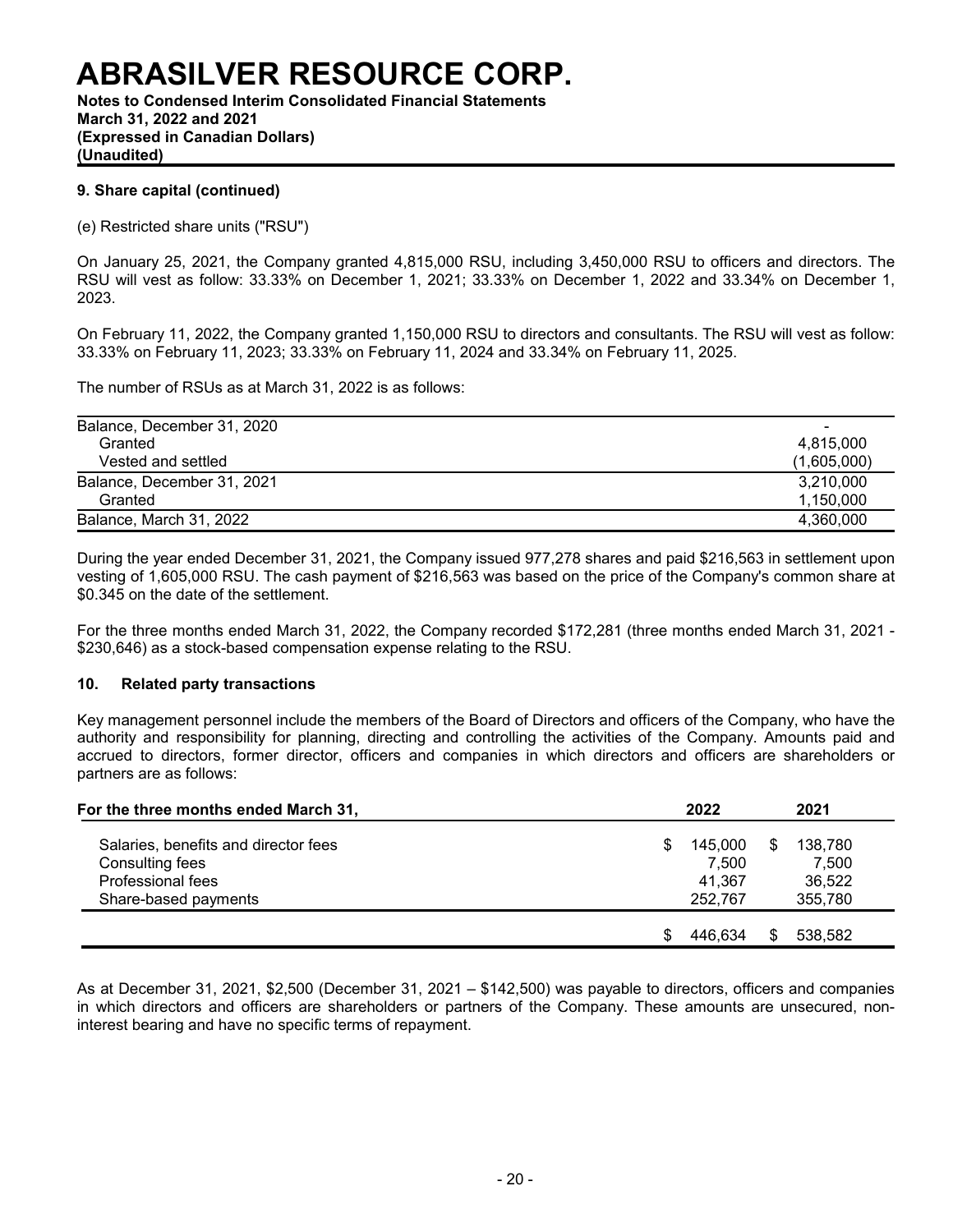**Notes to Condensed Interim Consolidated Financial Statements March 31, 2022 and 2021 (Expressed in Canadian Dollars) (Unaudited)**

### **11. Use of marketable securities**

From time to time, the Company may acquire and transfer marketable securities to facilitate intragroup funding transfers between the Canadian parent and its Argentine operating subsidiaries. The Company does not acquire marketable securities or engage in these transactions for speculative purposes. In this regard, under this strategy, the Company generally uses marketable securities of large and well established companies, with high trading volumes and low volatility. Nonetheless, as the process to acquire, transfer and ultimately sell the marketable securities occurs over several days, some fluctuations are unavoidable. As the marketable securities are acquired with the intention of a near term sale, they are considered financial instruments that are held for trading, all changes in the fair value of the instruments, between acquisition and disposition, are recognized through profit or loss. As a result of having utilized this mechanism for intragroup funding for the three months ended March 31, 2022, the Company realized a gain of \$2,328,179 (three months ended March 31, 2021 - \$1,053,276) from the favorable foreign currency impact.

### **12. Segmented information**

Operating segments are reported in a manner consistent with internal reporting provided to the chief operating decision maker. The chief operating decision maker is responsible for allocating resources and assessing performance of the operating segments and has been identified as the Company's CEO. During the three months ended March 31, 2022, the Company has three (three months ended March 31, 2021 – three) operating segments.

The Company's reportable segments are based on the geographic region for the Company's operations and include Argentina and Chile.

The segmental report is as follows:

| As at March 31, 2022                                           |   | Argentina    |    | <b>Chile</b> | Canada         | Total             |
|----------------------------------------------------------------|---|--------------|----|--------------|----------------|-------------------|
| <b>Current assets</b>                                          | S | 1,160,709    | S  | 384,556      | \$15,640,641   | \$17,185,906      |
| Equipment                                                      |   |              |    | 109          | $\overline{a}$ | 109               |
| Right-of-use asset                                             |   | 17,502       |    |              |                | 17,502            |
| Mineral property interest                                      |   | 16,523,070   |    |              |                | 16,523,070        |
| Total assets                                                   |   | \$17,701,281 | \$ | 384,665      | \$15,640,641   | \$33,726,587      |
| <b>Total liabilities</b>                                       | S | 327,658      | \$ | 2,122        | 105,937<br>S   | \$<br>435,717     |
| Net (loss) income for the three months ended<br>March 31, 2022 |   | (5,346,031)  | S  | (17, 245)    | \$1,379,957    | (3,983,319)<br>S. |